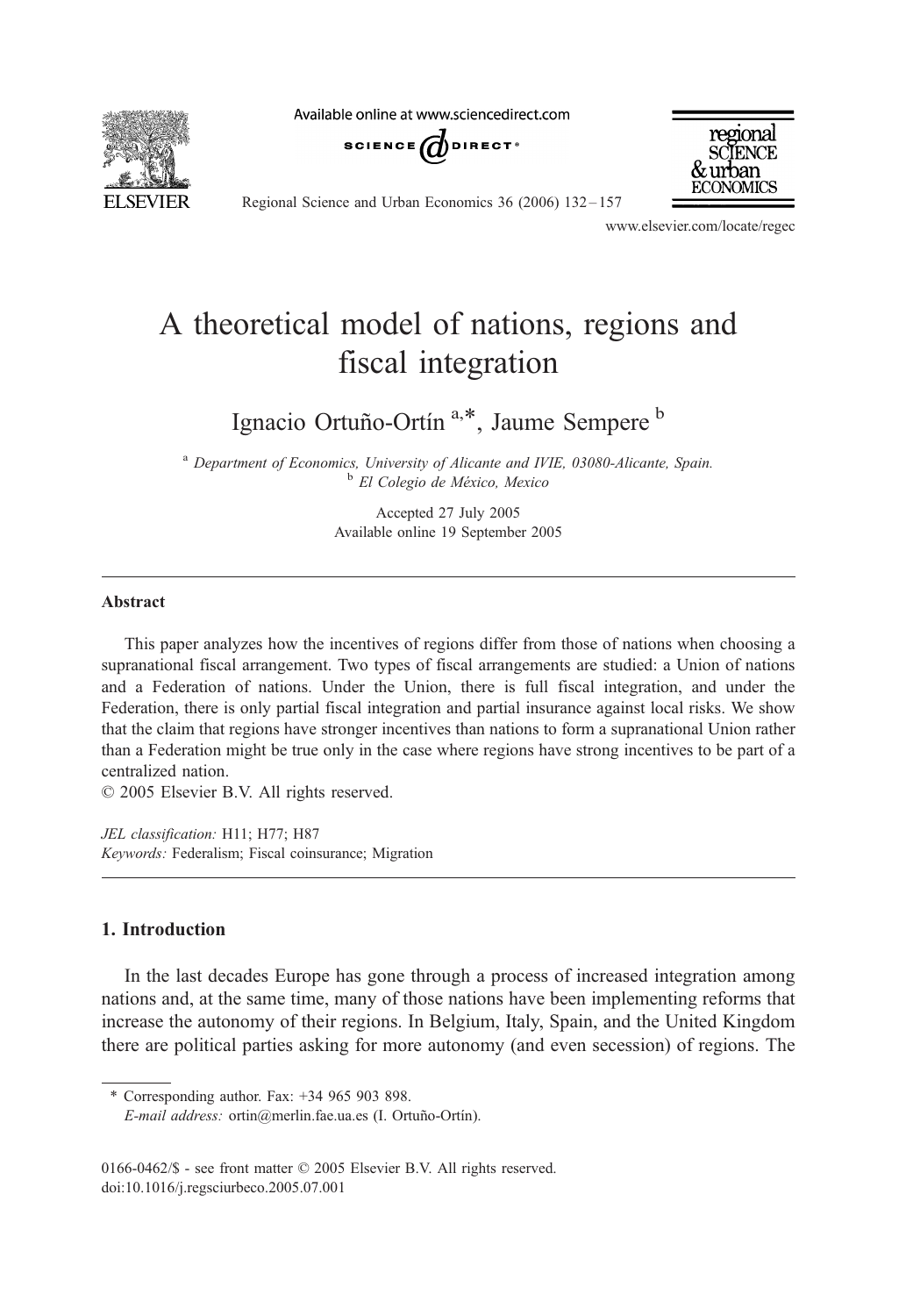common view that the recent emergence of nationalistic parties is the response of the rich regions to their "exploitation" by the poor ones is not completely convincing. This being because such abuses have a long history.<sup>1</sup> An alternative interpretation is that, with unified markets, rich regions have more interaction with the rest of Europe and less with other regions in their countries. A larger market increases the set of possible coalitions with whom regions can interact and might cause the break-up of the old coalitions.<sup>2</sup>

That more integration can induce more autonomy is a phenomenon that has been studied in the theoretical literature.<sup>3</sup> A theoretical question that has not been studied is whether increasing autonomy of the regions can reinforce or not the integration process. In other words, whether giving to the regions enough autonomy and political decision power would result in an agreement implying different levels of integration than those resulting in economies where centralized nations were the decision makers.

In this paper we focus on how the incentives of regions differ from those of nations when choosing a type of common fiscal arrangement. We will consider a very simple but, we hope, relevant and clarifying environment with only two nations. Each nation will consist of two regions. Two types of fiscal arrangements will be considered: One implying more fiscal integration than the other. We call them (following [Bucovetsky, 1998\)](#page-25-0) a Union and a Federation.<sup>4</sup> Under a Union the transfers from poor areas to rich areas are such that all the participants end up with the same income level. Thus, this type of unitary fiscal arrangement would bring full insurance against local shocks for all the nations (and for the regions forming the nations).<sup>5</sup> Under a Federation, however, there are no transfers from poor to rich areas but citizens are free to migrate within the area forming the Federation. Thus, under a federal system, risk-sharing is achieved by means of migration from poor areas to richer areas. Since migration is costly a federal system provides only partial insurance against local risks.<sup>6</sup>

We also consider two types of institutional scenarios depending on whether the decision makers are the nations or the regions. In the first case, nations are the relevant political actors and the regions constituting a nation have no influence on the decision on forming a possible supranational fiscal arrangement. A nation here is the result of the fiscal and political union of its two regions and, consequently, the national government represents the aggregated interests of the citizens from such regions. In the second scenario, regions are seen as the relevant independent decision makers. This could be the case of some very decentralized countries where regions enjoy a high degree of economic autonomy and political power. It is often the case that regions in a decentralized nation, in addition to having their own governments, have also direct representatives on a national body such as a Senate. In this case, some national policies, as for example joining a supranational fiscal union, require the approval of the regions.

<sup>&</sup>lt;sup>1</sup> However, in many former socialist European economies, those regional differences are more recent. See [Berkowitz \(1997\)](#page-25-0) for an analysis and empirical evidence of the regional secessionist pressures in those countries.

<sup>&</sup>lt;sup>2</sup> See, for example, [Casella \(2001\).](#page-25-0) <sup>3</sup> See, for instance, [Alesina and Spolaroe \(1997\)](#page-25-0) and Casella (2001).

<sup>4</sup> However, they do not intend to represent real federations or unions. This is only a way to put names to agreements implying different fiscal integration levels.

<sup>5</sup> We abstract from the political risk discussed, for instance, in [Alesina and Perotti \(1998\).](#page-24-0)

<sup>6</sup> In our model taxation is not distortionary and there are no moral hazard problems of the type analyzed in [Persson and Tabellini \(1996a,b\).](#page-25-0) Thus, tranfers between areas are not costly. This assumption can be relaxed as long as migration is more costly than transfers.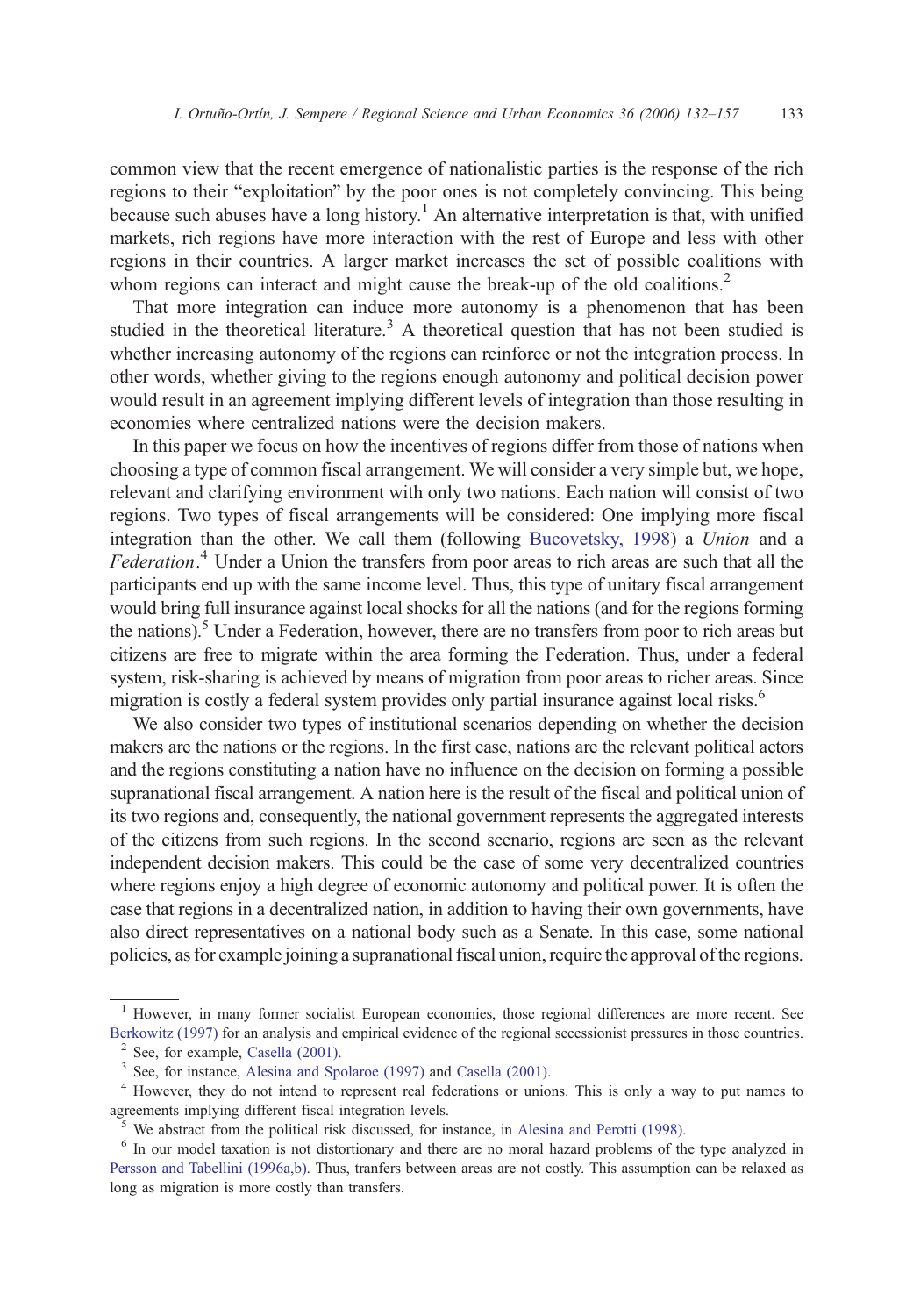The question we want to explore is whether the institutional scenarios defined above are important or not to understand the degree of supranational fiscal integration. Put in more explicit terms, the question is if the degree of fiscal autonomy and political power of regions is important to determine the type of international fiscal agreement that would be achieved.

One might think that autonomous regions, being smaller economic areas than nations, are exposed to higher risks and as a consequence have stronger incentives, as compared to nations, to form a Union. A nation, on the other hand, might prefer the partial insurance mechanism provided by the Federal system since it faces a lower risk and the full insurance associated with a supranational Union might be "too costly". Notice that if a Union of nations is formed the rich nation will have to give transfers to the poorer nation. It might happen that the level of such transfers is so high that the rich nation prefers not to joining the Union and bear the risk of becoming the poorer nation in the future and, in that case, not receiving transfers from the other nation.

We will show, however, that the previous intuition might be quite misleading. Suppose that one of the two nations is richer than the other in expected terms and, in the same way, within each nation one region is richer than the other. Thus, suppose that different nations, and different regions, each face different idiosyncratic risks. It is true that the regions, as independent economic areas, might face higher risks than they would if they were a fully integrated part of a nation. But now the income dispersion among the four regions is also higher than the income dispersion between the two nations. In this case, the richest region might find the partial insurance arrangement associated to a Federation more profitable than a unitary fiscal arrangement and at the same time, were nations the players, both nations would prefer the full insurance associated with the unitary agreement to the insurance provided by the federal system. This could happen when the cost of forming a Union, in terms of the implied expected redistribution, is higher for the richest region – in the case of fiscally autonomous regions – than for the richest nation – in the case of centralized nations.

The relevance of our analysis rests on the assumption that nations (or regions) cannot obtain full insurance against idiosyncratic shocks in the market. Thus, in our approach, the Union and the Federation can be seen as institutions that offer the risk-sharing that is not provided by the market. We believe that, as first pointed out empirically by [Sala-i-Martin](#page-25-0) and Sachs (1992) and [von Hagen \(1992\)](#page-25-0) who evaluate the risk-sharing provided by the fiscal system in the US, this might be seen as a realistic assumption.<sup>7</sup>

 $7$  The empirical estimates of risk sharing via the fiscal system in the US vary from 10% to 13% in [von Hagen](#page-25-0) (1992) and [Asdrubali et al. \(1996\),](#page-25-0) to a 40% estimated by [Sala-i-Martin and Sachs \(1992\).](#page-25-0) In a recent contribution, [Melitz and Zumer \(2002\)](#page-25-0) explain this huge difference in that Sala-i-Martin and Sachs use personal income concepts and also a broad measure of net transfers, wheras von Hagen uses gross product concepts with a narrow concept of net tranfers. On the other hand, Melitz and Zumer contribute to this literature by disentangling risk sharing and redistribution via the fiscal system. Regarding the European Union, [Sorensen and Yosha \(1998\)](#page-25-0) estimate that a lot less risk sharing is achieved within countries in the European Union than within the United States. On the other hand, [Obstfeld \(1994\),](#page-25-0) [Shiller and Athanasoulis \(1995\),](#page-25-0) [Athanasoulis and von Wincoop](#page-25-0) (1998), and [van Wincoop \(1999\)](#page-25-0) provide empirical estimations of potential welfare gains from international and interregional risk-sharing above those not provided by the market. [Forni and Reichlin \(1999\)](#page-25-0) provide some measures of the potential insurable risk for the European countries. In addition to these empirical papers, there are many recent theoretical models where the motive for integration is risk sharing, see, for instance, [Alesina and](#page-24-0) Perotti (1998), [Persson and Tabellini \(1996a,b\)](#page-25-0) and [Wildasin \(1995, 2000\).](#page-25-0)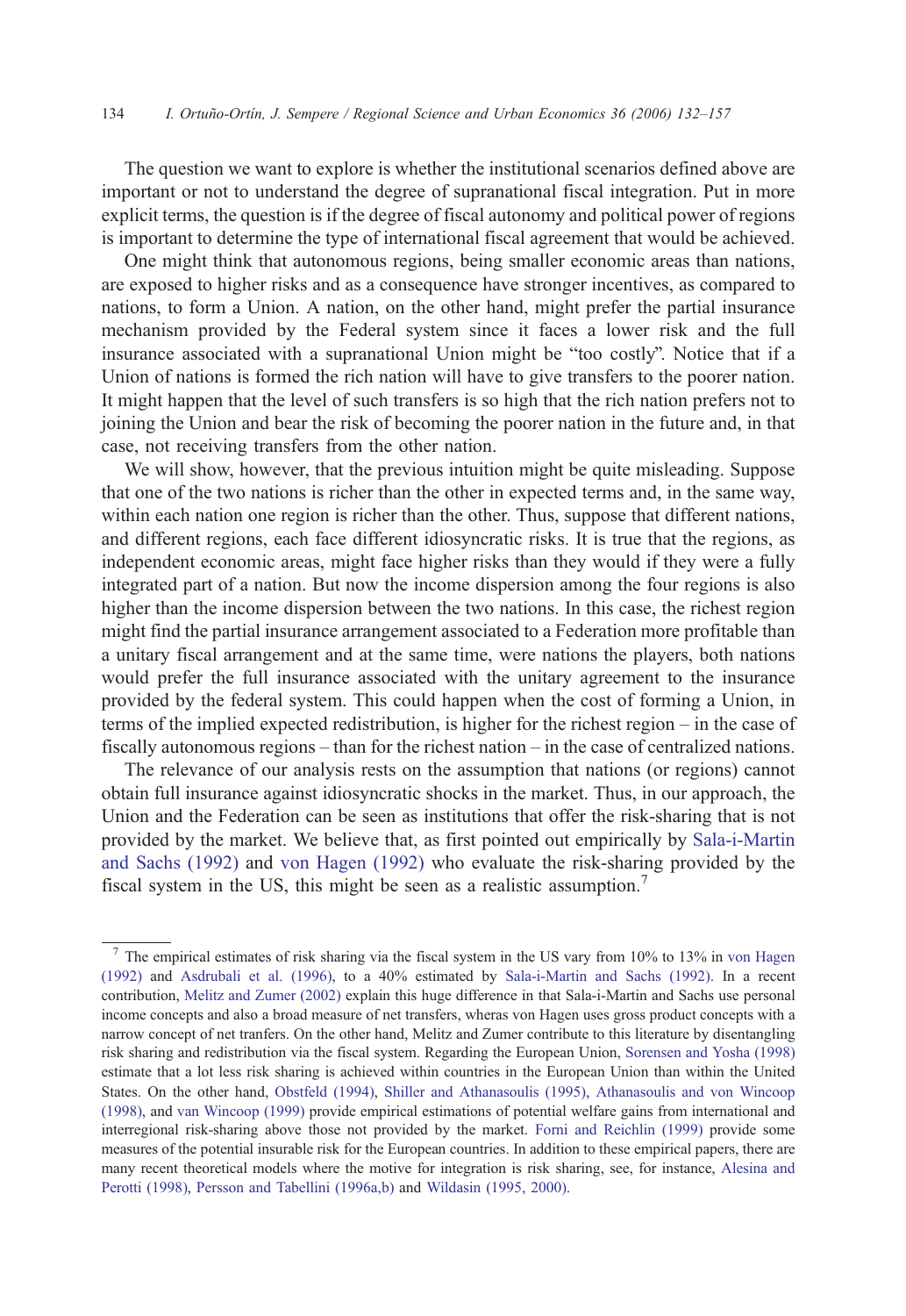One additional question to assess the merit of the analysis provided in this paper is whether migration is, in reality, an important way to share risks among nations or regions. [Barro and Sala-i-Martin \(1991, 1992\)](#page-25-0) provide evidence of the relationship between migration flows to US states and per capita income. [Blanchard and Katz \(1992\)](#page-25-0) also show that migration is an important insurance device against regional business cycle shocks. [Eichengreen \(1993\)](#page-25-0) finds a strong relationship between migration and the lagged growth rate of wages in the US.

Closely related to this paper is the approach taken by [Bucovetsky \(1998\),](#page-25-0) who compares the incentives for two geographic areas to choose a federal state agreement versus a unitary state. In this paper, geographic areas suffer stochastic idiosyncratic shocks and so the motive for the agreement is to provide insurance. The important parameters to take into account are related to risk aversion, differences in expected income, and migration costs.

Neither of the referred papers, however, analyzes the issue considered in our model: the different incentives between regions and nations regarding supranational fiscal arrangements.

The paper is organized as follows. Section 2 presents the model. Section 3 presents the different type of agreements to be considered. Section 4 shows some results that will be useful for the proof of the main proposition. Section 5 discusses our main result. Section 6 concludes the paper with some final remarks. Finally an Appendix presents the proofs of our results.

## 2. The model

Our model shares its basics features with the model developed in [Bucovetsky \(1998\)](#page-25-0) with the difference that we will consider two possible levels of decision. The national level is modeled exactly as in Bucovetsky's, but in this paper each nation consists of two regions which face idiosyncratic regional shocks.

We will consider two nations, A and B. A consists of two regions A1 and A2, and B consists of regions B1 and B2 (sometimes we write  $R_i$  to denote the region j of nation  $R$ ,  $j \in \{1, 2\}, R \in \{A, B\}$ ). We normalize population so that the number of people in each region is 1/2. So each nation's total population is 1.

There is uncertainty about the national production level (which will be also given in per capita terms, given our normalization). It can be either  $\rho$ , if the good state of nature happens in that nation, or 1 if the bad state occurs, where  $\rho > 1$ . We assume that national production levels are negatively correlated, i.e. if one nation gets the good state of nature then the other nation obtains the bad state of nature. We make this assumption in order to concentrate our analysis on the possible risk-sharing advantages of forming a union.<sup>8</sup> The good state of nature occurs in nation A with probability  $\pi$  (so the good state of nature

<sup>8</sup> Obviously, a more realistic assumption would be that shocks can go in any direction. However, if we do not consider negatively correlated shocks there would be no point of talking about risk sharing. A more general assumption that gives the same results would be that on top of the more general shocks there are important shocks that are negatively correlated.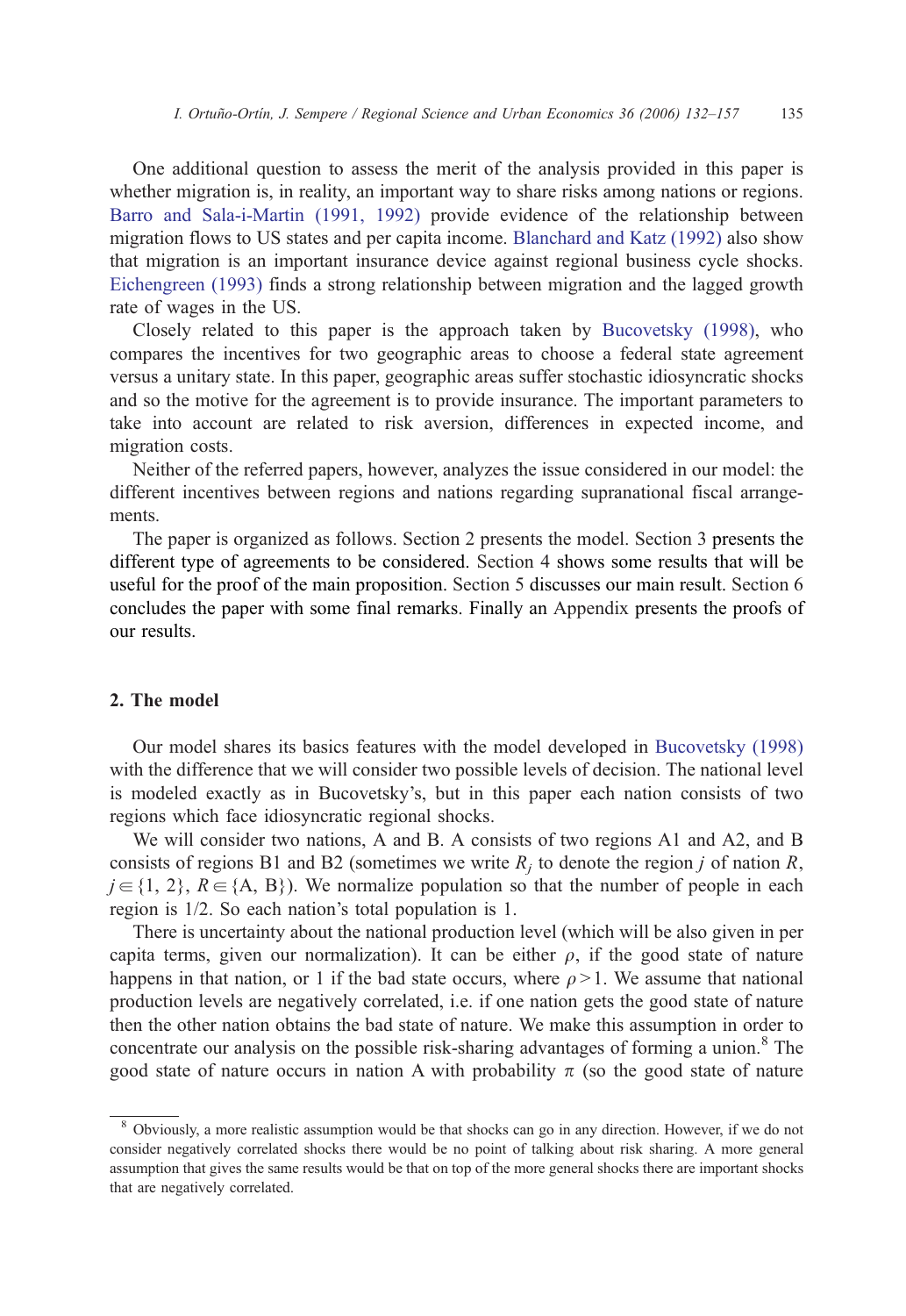occurs in B with probability  $1-\pi$ ). We assume that  $\pi > 1/2$  so country A is richer than country B in expected terms.

We also assume that regional idiosyncratic shocks can happen. These shocks are such that they add the amount  $\gamma/2$  to the production level in a lucky region and reduce the production level by  $\gamma/2$  in an unlucky one. We assume that within either nation there is a perfect negative correlation between the regional shocks so that when region R1 gets a positive (negative) shock region R2 gets a negative (positive) shock. This implies that a lucky region in a lucky nation (from now on, in the state HH) will have the total production

$$
Y_{\rm HH} = \frac{\rho + \gamma}{2}.
$$

A unlucky region in a lucky nation (state HL) would have

$$
Y_{\rm HL}=\frac{\rho-\gamma}{2}.
$$

A lucky region in an unlucky nation (state LH) would have

$$
Y_{\rm LH} = \frac{1+\gamma}{2}.
$$

And, finally, an unlucky region in an unlucky nation (state LL) would have

$$
Y_{\rm LL} = \frac{1-\gamma}{2}.
$$

Region  $R1, R \in \{A, B\}$ , is lucky with probability p (so region  $R2, R \in \{A, B\}$ , is lucky with probability  $1-p$ . We assume that  $p \ge 1/2$  so A1 and B1 are the rich regions (in expected terms) in nations A and B, respectively. We will interpret A1 and B1 as the North in each nation and A2 and B2 as the South. Note that the probability  $p$  is the same in both nations. These regional production levels are consistent with the national ones defined previously. Notice that the unlucky region in the lucky nation might have a greater or lower income (and per capita income) than the lucky region in the unlucky nation.<sup>9</sup>

It is assumed that in an economy with centralized nations each nation is formed by the Union of its two regions. In this case, the central government implements the level of interregional transfers that achieve full equalization of income across regions. Thus, in the economy with centralized nations, the regional shocks will not be relevant.

<sup>&</sup>lt;sup>9</sup> Empirically, the income of the richest region in the South will be greater or lower than the income of the poorest region in the North depending on how the North and South are aggregated within each nation. For instance (see graph 5.3 in [Esteban, 1994\)](#page-25-0), in 1989, (taking 100 as the average per capita income in the European Union), 40% of the population in Spain lived in regions having a per capita income between 110 and 80. This would be the North of Spain. 55% of the population of France live in regions that had per capita income above 100. This could be the North of France in our model. The South of France would be the 45% living in regions that have a per capita between 100 and 80 (thus providing a high degree of overlap with the North of Spain). The South of Spain would be the 60% living in regions having a per capita income lower than 80. Similar considerations could be used to construct the North and South of the respective Northern and Southern countries. However, in Greece and Portugal, all regions have per capita incomes lower than the poorest region in several Northern countries.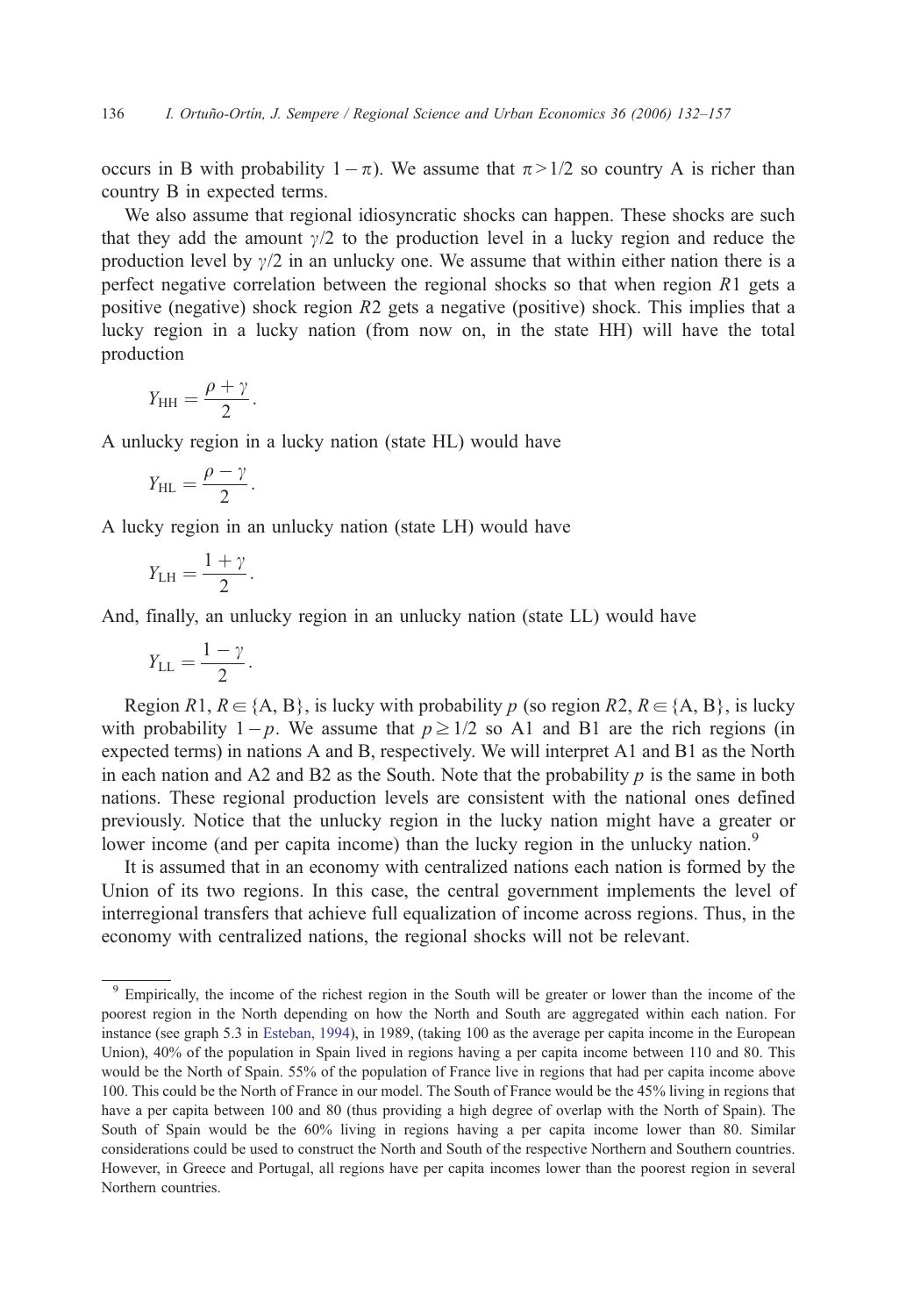We assume that all agents of a given nation or region are identical to each other. In this case, the preferences of a nation R and the preferences of a region  $R_i$ , coincide with the individual preferences of their members.

(A.1). All regions and nations share the same von Neuman Morgenstern concave utility function  $U$  with per capita income as the argument. This utility function presents constant relative risk aversion. Thus we can write  $U(x) = \frac{x^{1-\beta}}{1-\beta}, \beta > 0$ , where x is per capita income.<sup>10</sup>

The total resources in a region are distributed equally among all the residents so that the per capita income is the same for all of them. Since in a centralized nation the income in both regions is the same, citizens have no incentives to migrate to the other region in the nation. Under a decentralized nation with fiscally autonomous regions, however, the two regions will have different income levels. Thus, in the decentralized case, an agent that migrates from a poor region to a richer region, within the same nation, would obtain a higher income than an agent who remains in the poor region. The same thing happens when migration takes place from the poor region of a nation to a richer region in a different nation. There is, however, a positive migration cost.

(A.2). There is a constant individual cost  $c \ge 0$  of migrating from one region to another. This cost is the same whether the migration takes place within a nation or from a region in a nation to a region in a different nation.

This is clearly a strong assumption but our results are robust to small changes allowing for lower migration cost within a nation than across nations.<sup>11</sup> In fact, we could allow for large differences in the migration costs as long as the income dispersion between regions is large enough. Nevertheless, in order to keep things simple, we will assume (A.2) throughout the paper.

Following [Bucovetsky \(1998\)](#page-25-0) we define a *Federal* fiscal agreement (or a *Federation*) as one in which there is free migration among the nations or regions involved, but no transfers to equalize per capita income among the different areas. A Unitary fiscal agreement (we also call it a *Union*) is the one in which a central authority uses transfers to equalize per capita income in the different areas and, consequently, there is no migration.

We will consider two types of environments depending on whether the decision makers are the regions or the nations. The idea is that, in very centralized nations, where there is already an economic union among the two regions and a powerful central government, the decision maker is the "nation". In decentralized nations, with high levels of political and economic regional independence, the decision makers are the regions. The four types of agreements we analyze are  $: (i)$  a union of nations A and B (UN); (ii) a federation of nations A and B (FN); (iii) a federation of regions A1, A2, B1 and B2 (FR); and (iv) a union of regions A1, A2, B1 and B2 (UR). In cases i) and ii) the decision makers are the

<sup>&</sup>lt;sup>10</sup> This assumption is also made in Bucovetsky.<br><sup>11</sup> If the cost of migrating to other region within a nation is very small then there is no point in comparing the economy with regions with the economy with nations. Trivially, free migration with very low migration cost between regions in a nation will make each of the regions in each nation share (almost) the same income and therefore they will behave as nations.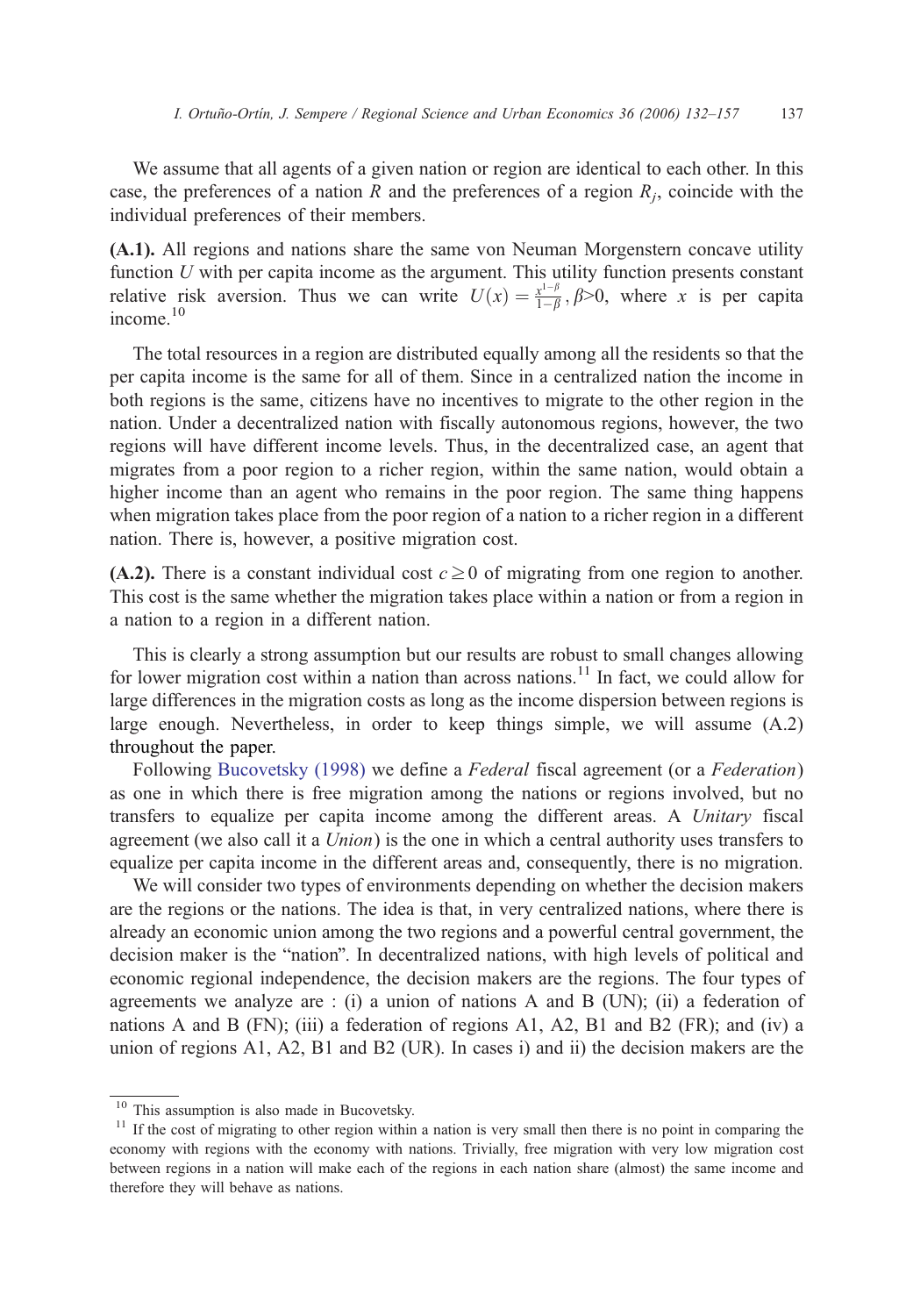nations meanwhile in cases iii) and iv) the decision makers are the regions. We also consider the case in which the two nations are separated (S).

### 3. Description of agreements

#### 3.1. Separated nations

When the two nations are separated, we assume that there are neither international migration flows nor transfers from one nation to the other nation. The expected utility nation A would obtain in this case is

$$
E_{\rm A}^{\rm S} = \pi U(\rho) + (1 - \pi)U(1)
$$

and the expected utility of nation B is

$$
E_{\rm B}^{\rm S} = (1 - \pi)U(\rho) + \pi U(1).
$$

These are the minimum utility levels that nations should obtain in order for them to be willing to participate in any other possible arrangement.

## 3.2. Global union

Given our assumptions, in a supranational unitary state (consisting of the union of nations A and B or of the union of regions A1, A2, B1 and B2) the level of transfers is such that each region would end up with the same per capita income,  $(\rho + 1)/2$  with certainty. Therefore, the expected utility for each region, or nation, would be

$$
U^U = U\bigg(\frac{\rho+1}{2}\bigg).
$$

Thus, under the global union, there is complete sharing of resources and all agents obtain the same utility.

## 3.3. Federation of nations

The analysis in this section follows directly from Bucovetsky's analysis of a federation between two nations. The players are nation A and nation B. Since a nation is the union of two regions, the per capita income within a nation is the same for all agents, regardless of their residency. Thus, all agents in an independent nation in the good state of nature (state H) would obtain the income level  $\rho$ , while in the bad state of nature (state L), they would obtain the income level 1.

Under a federation of nation A and nation B agents are able to migrate within the federation. Some agents from the nation in the bad state of nature will migrate to the other nation, where residents, regardless where they came from, equally share the total income  $\rho$ . The equilibrium migration condition (Eq. (4) in Bucovetsky) is

$$
\frac{\rho}{1+n_{\rm n}} - c = \frac{1}{1-n_{\rm n}}\tag{1}
$$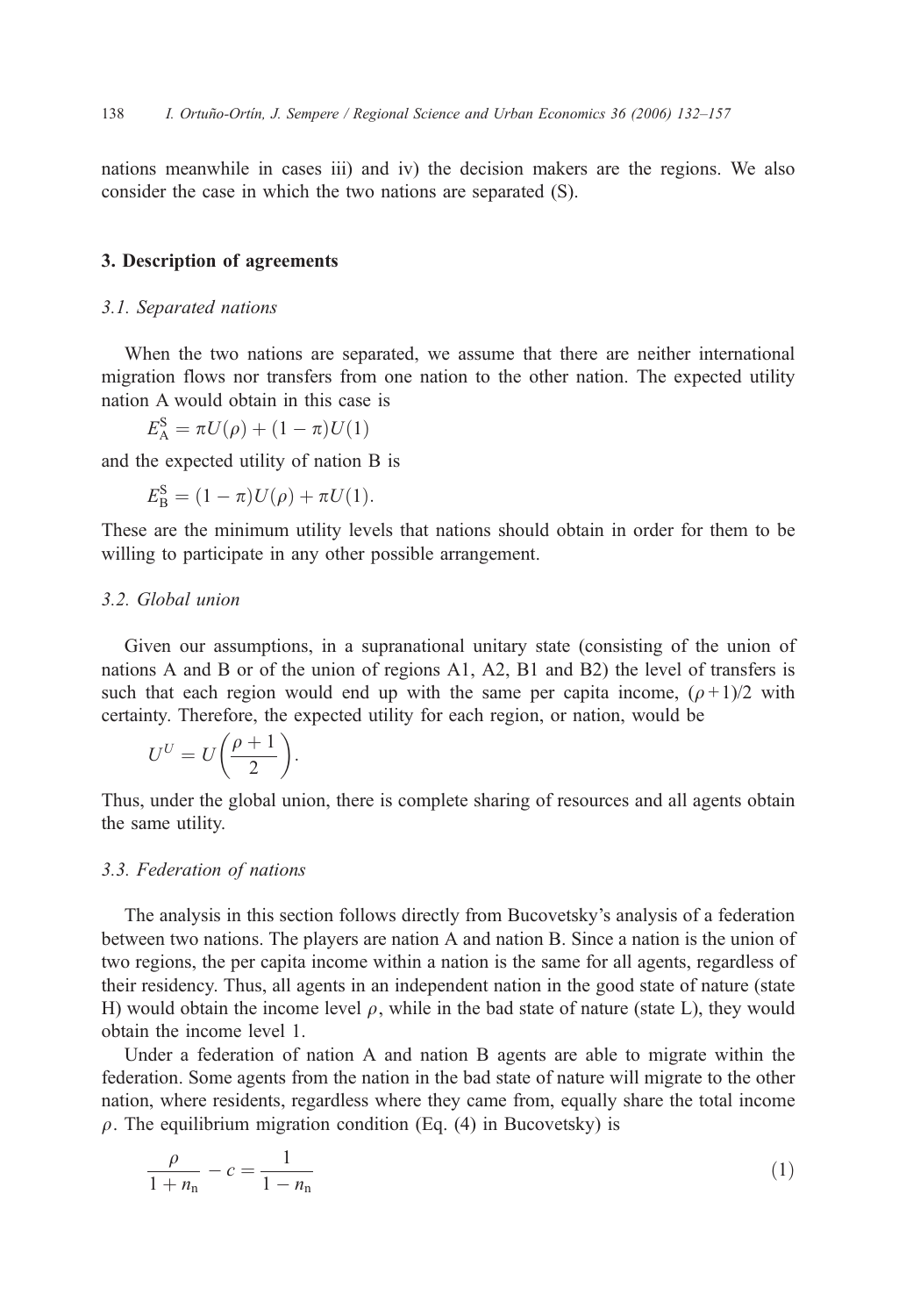where  $n_n$  is the net flow of migrants from the unlucky to the lucky nation. This condition means that per capita income in the lucky nation net of migration costs should equal that of the unlucky nation. This should hold for the marginal migrant. We will denote by  $C_i$  per capita income, after migration takes place, for residents in a nation in the  $j$  state of nature,  $j \in \{H, L\}$ . This means that the above condition could be written as

$$
C_{\rm H} - c = C_{\rm L}.\tag{2}
$$

Expected utility under the federation of nations for the rich nation A is

$$
EU_A^{FN} = \pi U(C_H) + (1 - \pi)U(C_L)
$$
\n(3)

and for B, the poor nation, expected utility is

$$
EU_B^{FN} = (1 - \pi)U(C_H) + \pi U(C_L).
$$
\n(4)

Note that existence of a strictly positive migration cost prevents from full equalization of income levels across nations. Original residents of a nation in state of nature H end up with an income level greater than the one obtained by agents from the other nation. And, clearly, all agents from the nation with the state of nature L obtain the same net income, i.e. the ones that migrate to the rich nation obtain the same (net) income as the ones that do not migrate. In the extreme case of no migration costs,  $c = 0$ , the income of all agents would be equalized and a federation would coincide with a union of nations.

Since a centralized nation always equalizes the income across its regions it is natural to assume that the immigration flow  $n_n$  is equally shared by the two regions conforming the nation.<sup>12</sup> Thus, under the scenario FN each region of the lucky nation receives the migration flow  $(n_n/2)$ .

### 3.4. Federation of regions

Now we suppose that the decision makers are the regions. The agreement to be analyzed here is the federation of the all four regions (FR). We do not consider the possibility of a partial federation of two or three regions. It is also important to notice that our analysis of a federation of regions is not equivalent to the analysis of a federation of four "smaller" nations, because the two regions of a nation share a "national shock" in their resources.

Under a federation, agents are free to migrate from one region to another. There are no transfers so that the vector of total income levels obtained by the regions after the realization of the national and regional shocks is  $\{Y_{HH}, Y_{HH}, Y_{LH}, Y_{LH}\}\)$ . In this case, the migration equilibrium is more difficult to characterize. The difficulties come from the fact that, in principle, migration could take place among any combination of regions.

It is clear, however, that there is always migration from the unlucky region in the unlucky nation to the lucky region in the lucky nation. In this case, a necessary condition for migration equilibrium is

$$
\frac{Y_{\text{HH}}}{1/2 + n_{\text{HH}}} - c = \frac{Y_{\text{LL}}}{1/2 - n_{\text{LL}}} \tag{5}
$$

where  $n_{\text{LL}}$  is the flow of migrants from the unlucky region in the unlucky nation and  $n_{\text{HH}}$ the total flow of immigrants to the lucky region in the lucky nation. Denoting by  $C_{ii}$  per

<sup>&</sup>lt;sup>12</sup> This assumption is introduced to simplify the analysis and the main results of the paper do not depend on it.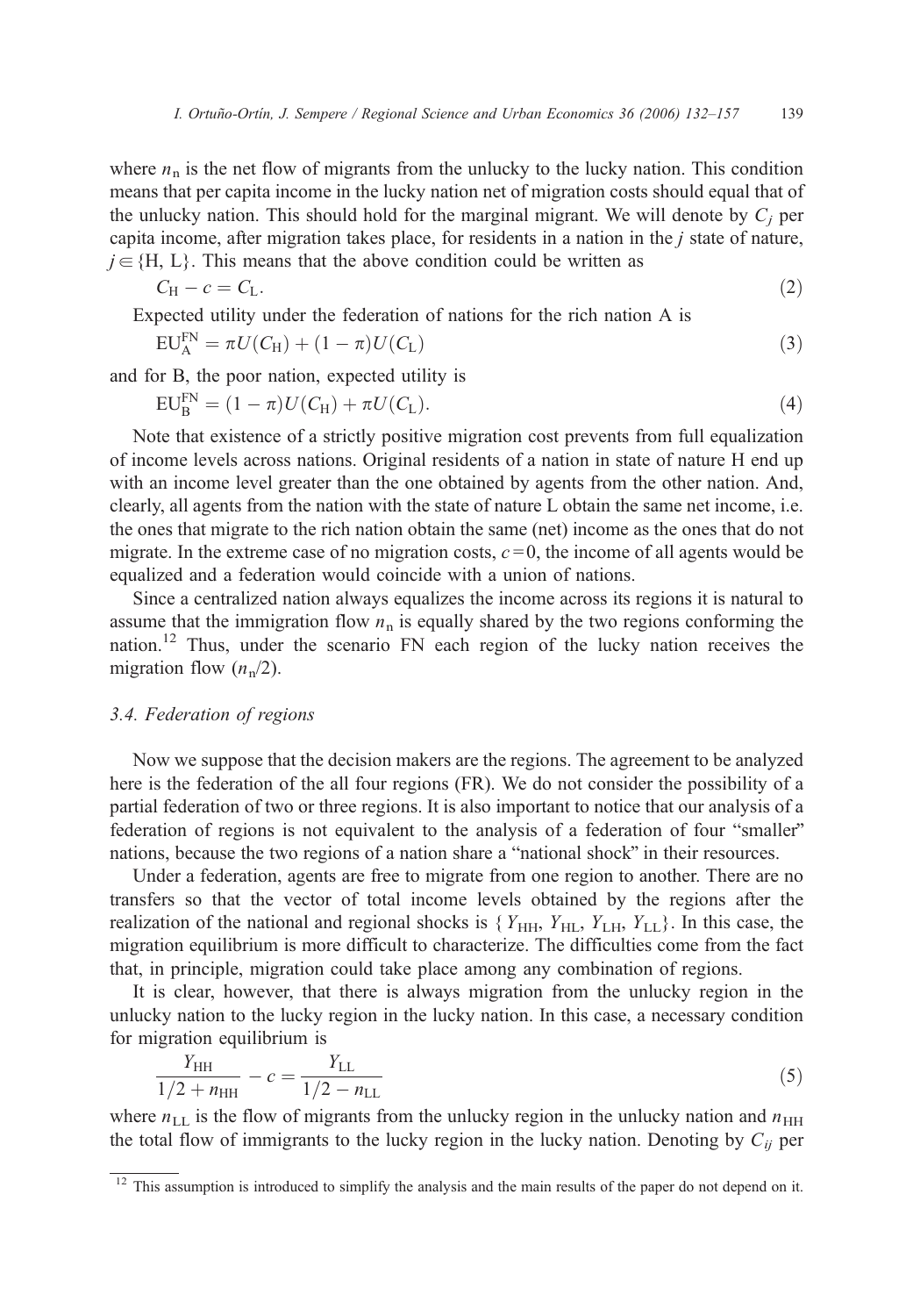capita consumption in the region with state of nature  $i<sub>j</sub>$ , we could rewrite the above expression as  $C_{HH} - c = C_{LL}$ .

Let EU<sub>z</sub><sup>FR</sup> be the expected utility under the federation of regions for region  $z, z \in \{A1, A2\}$ A2, B1, B2}. One can show that under a federation of regions the expected utility for A1 is higher than the expected utility for any other region. More precisely

 $EU_{A1}^{FR} \ge EU_{z}^{FR}, \t z \in \{A2, B1, B2\}.$  (6)

This is an important inequality which will be used when comparing the federation and the union of regions and it is easily obtained by an standard application of first order stochastic dominance.

#### 4. The national versus the regional economy

In this section we start comparing the economy with regions as the decision makers with the economy with nations as the decision makers. Let  $c<sup>m</sup>$  be the lowest value of the migration cost such that none wants to migrate under the FN arrangement. We want to consider cases in which migration flows are positive, so we will assume migration costs lower than  $c^m$ .

The first of our results shows that per capita income for the region in state HH and for the region in LL, after the migration flows have taken place, is smaller in the federation of regions than in the federation of nations. That is:

**Lemma 1.** Let (A.1) and (A.2) hold. Let  $c < c<sup>m</sup>$ . Then, i)  $C_{HH} < C_H$ , ii)  $C_{LI} < C_I$ .

The intuition behind this result is that the dispersion of per capita incomes is larger in the economy with fiscally autonomous regions and this yields more migration and the lucky region in the lucky nation receives more immigration in the federation of regions (FR) than in the federation of nations (FN). It follows that the per capita income of that region is lower under FR than under FN.

Our second result regarding the economy with regions is that the expected utility of the richest region, A1, in FR is increasing with the difference between its expected income and the expected income of region A2. That is, it is increasing in  $p$ .

**Lemma 2.** Let (A.1) and (A.2) hold. Let  $0 \le c \le c^m$ . Then  $EU_{A1}^{FR}$  is increasing in p (strictly increasing if  $0 < c < c<sup>m</sup>$ ).

This Lemma will be useful to obtain our main results as it implies that increasing regional income dispersion increases the expected utility of the richest region in a federation of regions. However, the expected utility of that region in a federation of nations remains constant upon changes in regional income dispersion.

[Bucovetsky \(1998\)](#page-25-0) shows that, for a degree of relative risk aversion  $\beta > 2$ , <sup>13</sup> the expected utility of a nation under a federation is a quasi-concave function of the migration

<sup>&</sup>lt;sup>13</sup> Following [Shiller and Athanasoulis \(1995\),](#page-25-0)  $\beta = 3$  represents a "consensus by many who work in this topic". This is also the average of the estimates reported in [Friend and Blume \(1975\).](#page-25-0) Therefore assuming  $\beta$  > 2 is not an unrealistic assumption. See [Campbell \(1999\)](#page-25-0) for a summary on the empirical evidence on the values of the coefficient of risk aversion.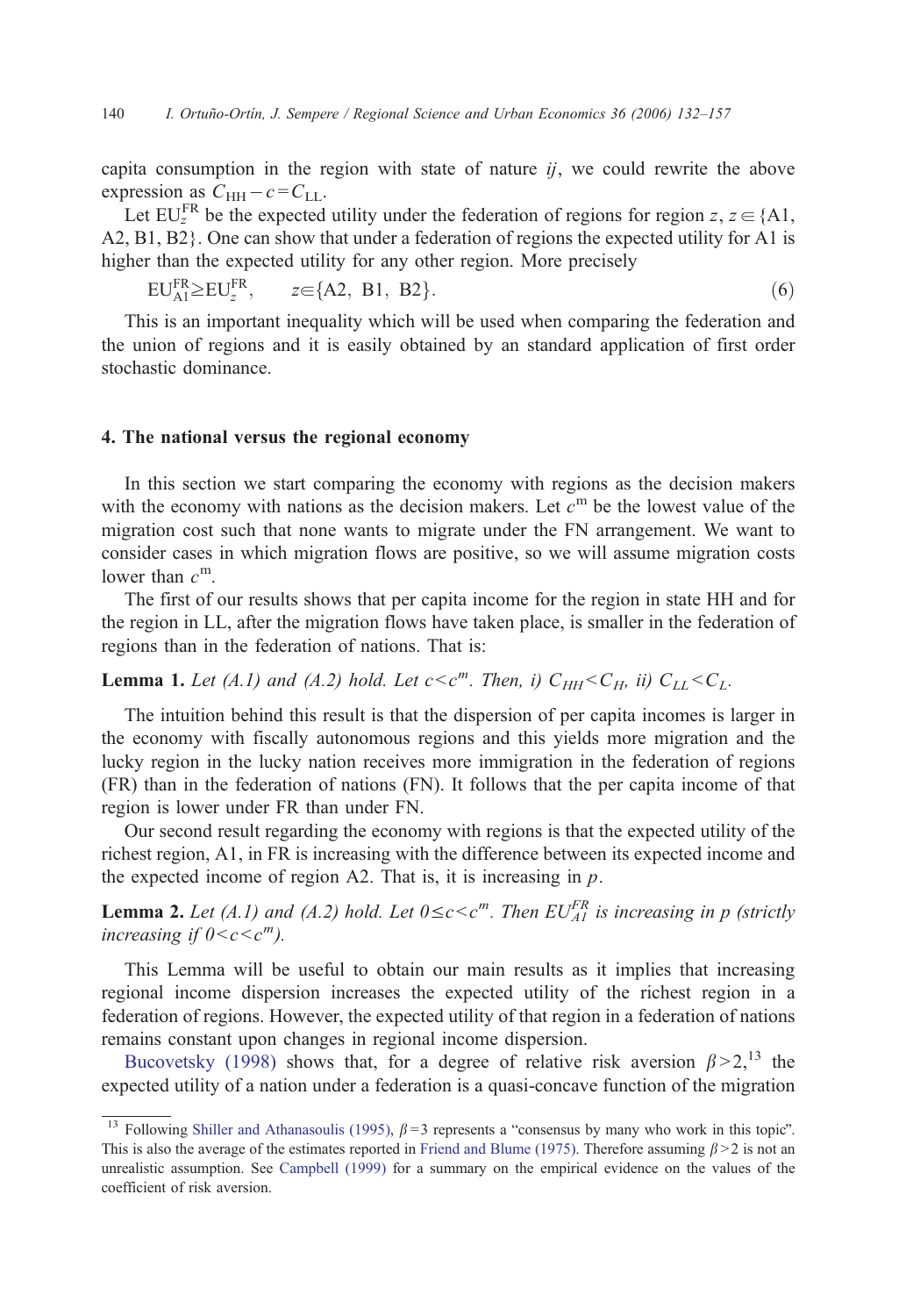cost c. The third result states that the expected utility of a region under FR is also quasiconcave on c, for  $c \ge 0$ . Thus, we have <sup>14</sup>:

**Lemma 3.** Let (A.1) and (A.2) hold. Let  $0 \le c \le c^m$  and  $\beta > 2$ . Then  $EU_{A1}^{FR}$  is a quasiconcave function of c.

#### 5. When will regions prefer more integration than nations?

We want to analyze the different incentives for fiscally autonomous regions and for centralized nations in forming a supranational Union or Federation. The poor nation, B, always prefers a union of nations UN to a federation of nations FN. This is due to the fact that under UN each nation gets the per capita income  $(1+\rho)/2$  for sure whereas in the FN regime B faces a lottery with expected value lower than  $(1+\rho)/2$ . Nation A, however, might or might not prefer the union to the federal regime depending on the value of the different parameters of our economy. It might even be the case that A prefers separation to FN. To rule out this possibility, i.e. to guarantee what Bucovetsky calls Individual Rationality of the Union, we impose the following condition

(A.3).  $\rho^{\beta-1} \geq \frac{\pi}{1-\pi}$ .

It is easy to show that the above inequality implies  $EU_A^{UN} \geq EU_A^{S, 15}$  In this case, both nations prefer the Union to Separation.

If nation A prefers UN to FN (and (A.3) holds so that UN is Individually Rational) we conclude that the Union of Nations is a Pareto dominant arrangement and, consequently, both nations should be in favor of it. If, on the contrary, A prefers FN to UN then the two nations have different interests and the Union of Nations is less likely to be implemented than in the previous case.

The goal is to characterize in which cases fiscally autonomous regions (centralized nations) would unanimously agree on forming a Union, while, if the players were centralized nations (fiscally autonomous regions), only the poor nation (region) would be in favor of the Union.

Let the migration cost take the value  $c$  and the probability that a rich region gets the lucky state be  $p$ . From now on we explicitly write the expected utility as a function of  $c$ and p. For example, we write  $EU_A^{FN}(c)$  and  $EU_{R_j}^{FR}(c, p)$ .<sup>16</sup>

We write  $UR(c, p) \succeq UN(c)$  if at  $(c, p)$  a Union is Pareto superior to a Federation for the regions, but not for the nations. In the case in which the Union is Pareto superior to a Federation for the regions and for the nations we write  $UR(c, p) \sim UN(c)$ . We also write  $UR(c, p) \sim UN(c)$  to denote the case in which a Union is not Pareto superior for either the

<sup>&</sup>lt;sup>14</sup> The proof is inspired in the technics used by Bucovetsky. In our case, however, the possibility of many migration flows makes the proof more complex and elaborated.

<sup>&</sup>lt;sup>15</sup> See [Bucovetsky \(1998\).](#page-25-0)

<sup>&</sup>lt;sup>16</sup> The first expression does not contain  $p$  since the expected utility for nations is independent of such probability.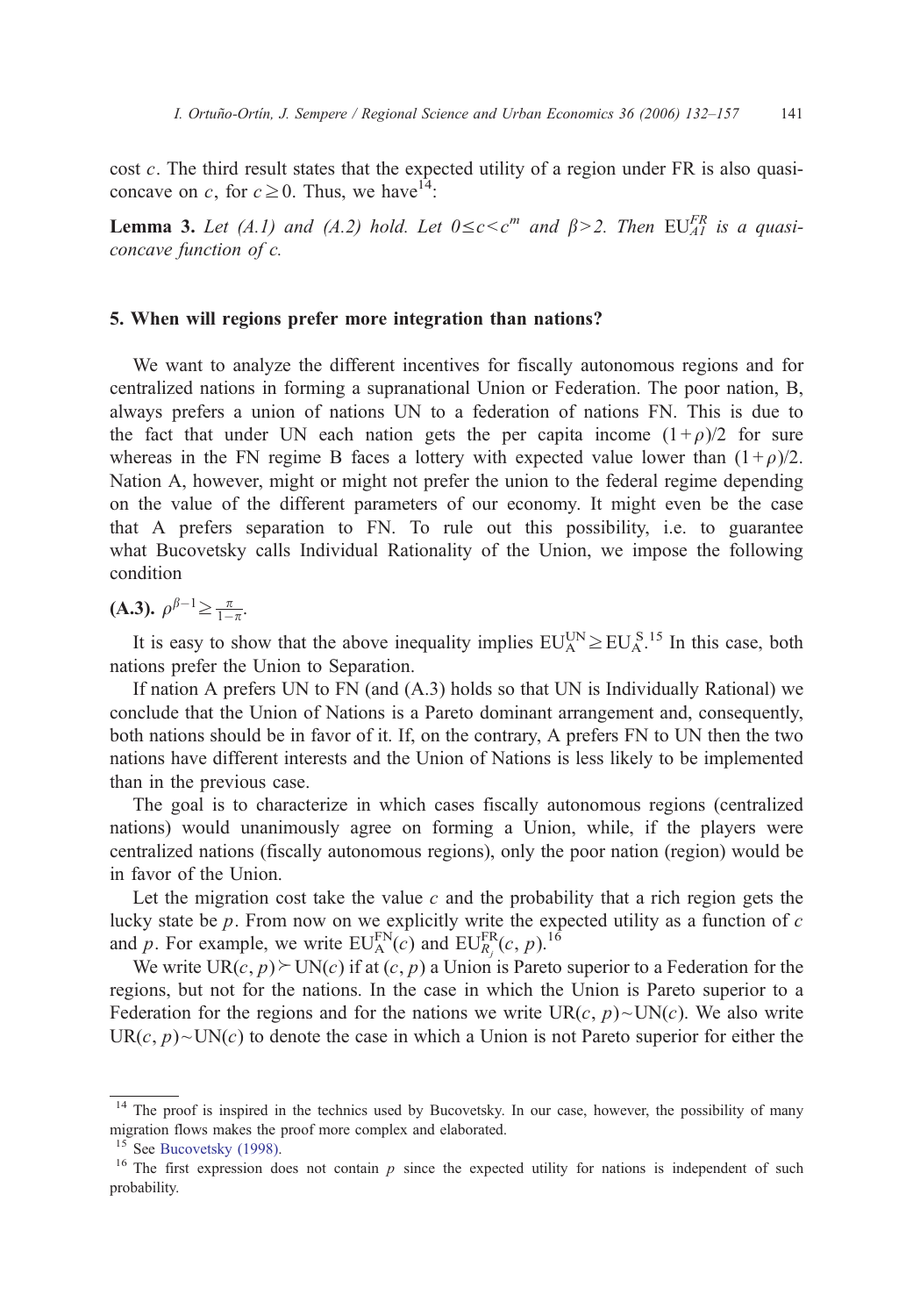<span id="page-10-0"></span>nations or for the regions. We write  $UR(c, p) \geq UN(c)$  when either  $\geq$  or  $\sim$  holds or, equivalently, when  $UN(c) \geq UR(c, p)$  does not hold. This motivates the following definition.

**Definition.** We say that, for a given value of  $p$ , a Union is more likely to be implemented when the regions are the players than when the nations are the players, and write  $UR(p) \ge UN$ , whenever  $UR(c, p) \ge UN(c)$  for all c (in the opposite case we write  $UN \succeq UR(p)$ ).

Therefore, when the economy is such that  $UR(p) \geq UN$  we can say that the regions are more favorable to form a Union than the nations. Note that  $UR(p) \geq UN$  might hold for some, but not all, values of p. Next we state our main result.

**Proposition 1.** Let (A.1)–(A.3) hold. Let  $0 \le c \le c^m$  and  $\beta > 2$ . Then there exists a level of  $p^*$ ,  $1/2 \le p^* \le 1$ , such that we have  $UR(p) \succeq UN$  for  $p < p^*$  and  $UN \succeq UR(p)$  for  $p \ge p^*$ . Moreover, if  $\pi/(1-\pi)$  we know that  $p^*$ >1/2, and  $Y_{LH} \ge (1+\rho)/2$  is a suficient condition for  $p^*$ <1. The cut-off value  $p^*$  is independent of c.

Sketch of the Proof. Consider the case in which UN is not always a Pareto dominant regime (the general case is analyzed in the formal proof provided in the Appendix). In Figs. 1 and 2, we show expected utilities of the richest nation and the richest region, as function of the migration costs, for the federation regime and the global union. In the formal proof we show that for  $p$  close to  $1/2$  (case represented in Fig. 1), expected utility of A1 in the FR intersects the expected utility level  $\overline{EU}^U$  at a lower value of c (we call it c) than the value  $\bar{c}$  at which expected utility of A in the FN intersects the level EU<sup>U</sup>.



Fig. 1. Expected utilities of the richest nation and the richest region.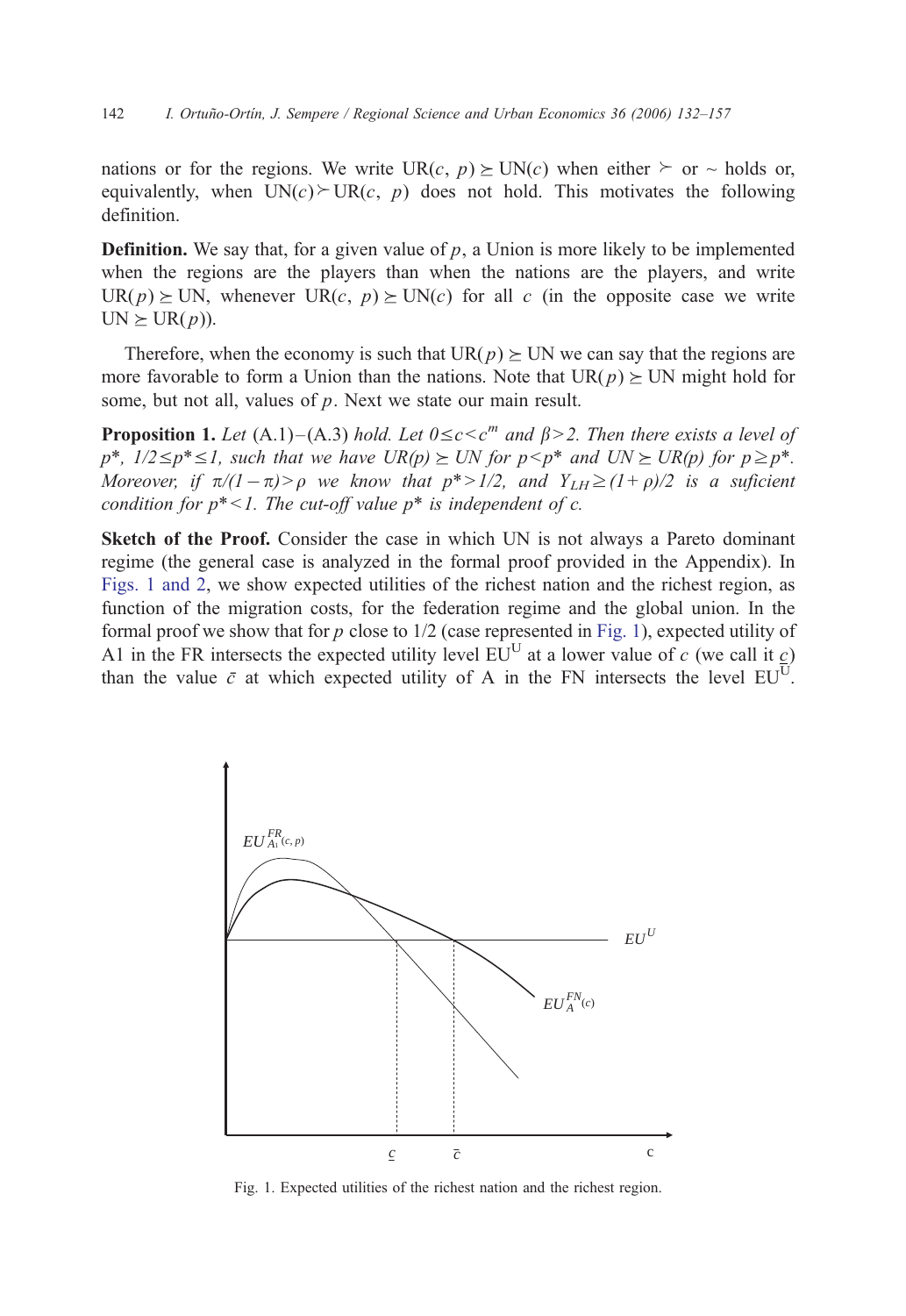<span id="page-11-0"></span>

Fig. 2. Expected utilities of the richest nation and the richest region. The cut-off value  $p^*$ .

Therefore, for all c in  $(c, \bar{c})$  we know that  $EU_A^{\text{FN}}(c) \geq EU_{\text{A1}}^{\text{FR}}(c, p)$ . For the rest of values for c either  $EU_A^{\text{FN}}(c)$  > EU<sup>U</sup> and  $EU_{\text{A1}}^{\text{FR}}(c, p)$  > EU<sup>U</sup> (for  $c <_c$ ) or EU<sub>A</sub><sup>EN</sup>(c) < EU<sup>U</sup> and  $EU_{A1}^{FR}(c, p) \leq EU^{U}$  (for  $c \geq \bar{c}$ ).

We know, by Lemma 2, that expected utility of the richest region in FR is increasing with  $p$ . However, expected utility of the richest nation does not depend on  $p$ . Therefore one could intuitively think that, as p increases,  $EU_{A1}^{FR}(c, p)$  shifts and that for some level of  $p$  large enough the situation in [Fig. 1](#page-10-0) could be reversed, so that for all  $c$  in an interval we have  $EU_A^{FN}(c) \leq EU_{A1}^{FR}(c, p)$ . We show in the formal proof that this reversal happens for  $p$  smaller than 1.

Given that  $EU_{A1}^{FR}(c, p)$  is strictly increasing in p it is also easy to show that there is a cut-off value  $p^*$  such that this reversal happens. This cut-off value is the one in Fig. 2 in which  $EU_{A1}^{FR}(c, p^*)= EU_{A}^{FN}(c)= EU^{U}$  holds for one c. From our reasoning, it is easy to see that the cut-off value  $p^*$  lies between 1/2 and 1.

Thus when the regions of a nation are similar enough to each other in expected terms (small values of  $p$ ) we claim that a global union is more likely to be achieved when the players are fiscally autonomous regions than when the players are centralized nations. However, if the degree of diversity between regions in a nation is large enough (high values of  $p$ ), then the opposite result is true. This result could be interpreted as saying that fiscally autonomous regions have more incentives than centralized nations to form a full global union when regional risk-sharing is the main reason for a fiscal agreement and the associated cost in terms of redistribution among regions is not that important. When, on the other hand, the income differences between the poor and the rich regions are very important (high values of  $p$ ), achieving more integration is easier if nations are the decision makers. Notice that when  $p$  is high the inter-regional transfers in a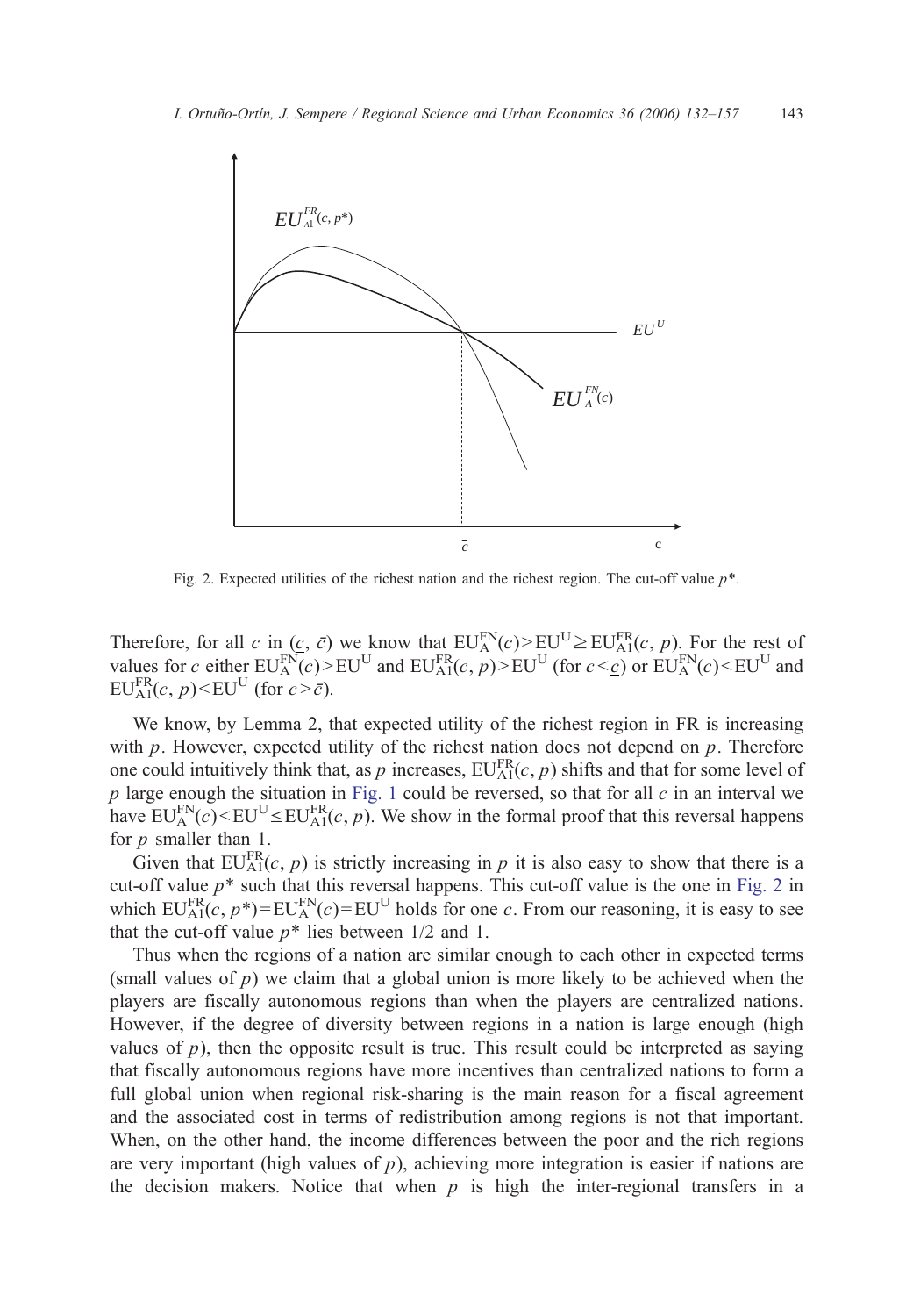centralized nation can be seen more as pure redistribution than as risk-sharing between regions.

We cannot exclude the possibility that both nations and regions consider instrumenting transfers (see [Bucovetsky, 1998](#page-25-0) for a good discussion of transfers in this type of economy) that replicate an agreement closer to a union than to a federation. Given that migration takes resources, in case separation is not preferred to federation and union, there will always be a transfer scheme in which there are enough transfers to prevent any migration and some extra resources (the cost of migration) are distributed among the regions or nations. However, this type of efficiency enhancing transfer has to be made ex post to the realization of uncertainty and they would not change the nature of our economic conclusions in terms of the fiscal integration achieved.

The type of transfers that we will discuss in the next paragraphs are ex ante transfers, i.e. implemented before the realization of the state of nature, and the nations (or regions) could agree on them and on the type of fiscal agreement at the same time.

Consider the case  $c \leq c \leq \bar{c}$  and  $p \leq p^*$  (a similar argument can be made for  $p > p^*$ ) and suppose that a Union is not always a Pareto dominant regime for the nations. Here all regions prefer a unitary agreement to a federation whereas only the poor nation prefers the union to the federation. One can consider the possibility of an intermediate agreement where the two nations form a "Union" but with some additional transfers. In this case, some transfers have to be made from the poor to the rich country (which prefers a Federation to a Union) and so a "full Union" would not be achieved. Thus, in this case, our results are robust to the introduction of additional transfers between nations or regions.

In the case  $c \leq c$  both the poor region and the poor nation prefer a situation in which a Union is achieved and both are willing to make a positive transfer or "fee" to the rich region or to the rich nation, respectively. In that case, the amount of the transfer needed would be negatively correlated with the degree of integration achieved. I.e., full integration is achieved when that transfer is zero and no integration is achieved when the transfer is such that there is no expected net transfer from the rich area to the poor area. We may consider the minimum transfer needed to convince a rich nation to be part of a Union. Define  $C^*$  as the solution to  $U(C) = EU_A^{FN}$  (i.e. the certainty equivalent to a federation from the point of view of nation A). Then, nation B would need to pay to nation A a "fee" of at least  $C^*(-(1 + \rho)/2$  to convince it to form a Union. In that case, nation A is exactly as well off as in a Federation. Then to compare the maximum integration achieved in the economy with nations with the integration achieved in the economy with regions, we can calculate the certainty equivalents to a federation in each case. The economy with a larger certainty equivalent will result in less integration, as it requires a higher fee and consequently a lower amount of net transfers. Just looking at [Fig. 1](#page-10-0) one can see that which fee is higher depends on the parameters of the model. For migration costs high enough (although lower than  $\frac{c}{c}$ ) one has  $EU_A^{FR} \ge EU_{A1}^{FR}$  (this is a general result that is provided in the proof of the proposition), so in the economy of centralized nations a higher fee is needed and consequently less integration is obtained. However, as the example of [Fig. 1](#page-10-0) shows, for low enough migration costs the opposite result would be obtained. This means that only for low enough migration costs our results may not be robust to introduction of ex ante transfers.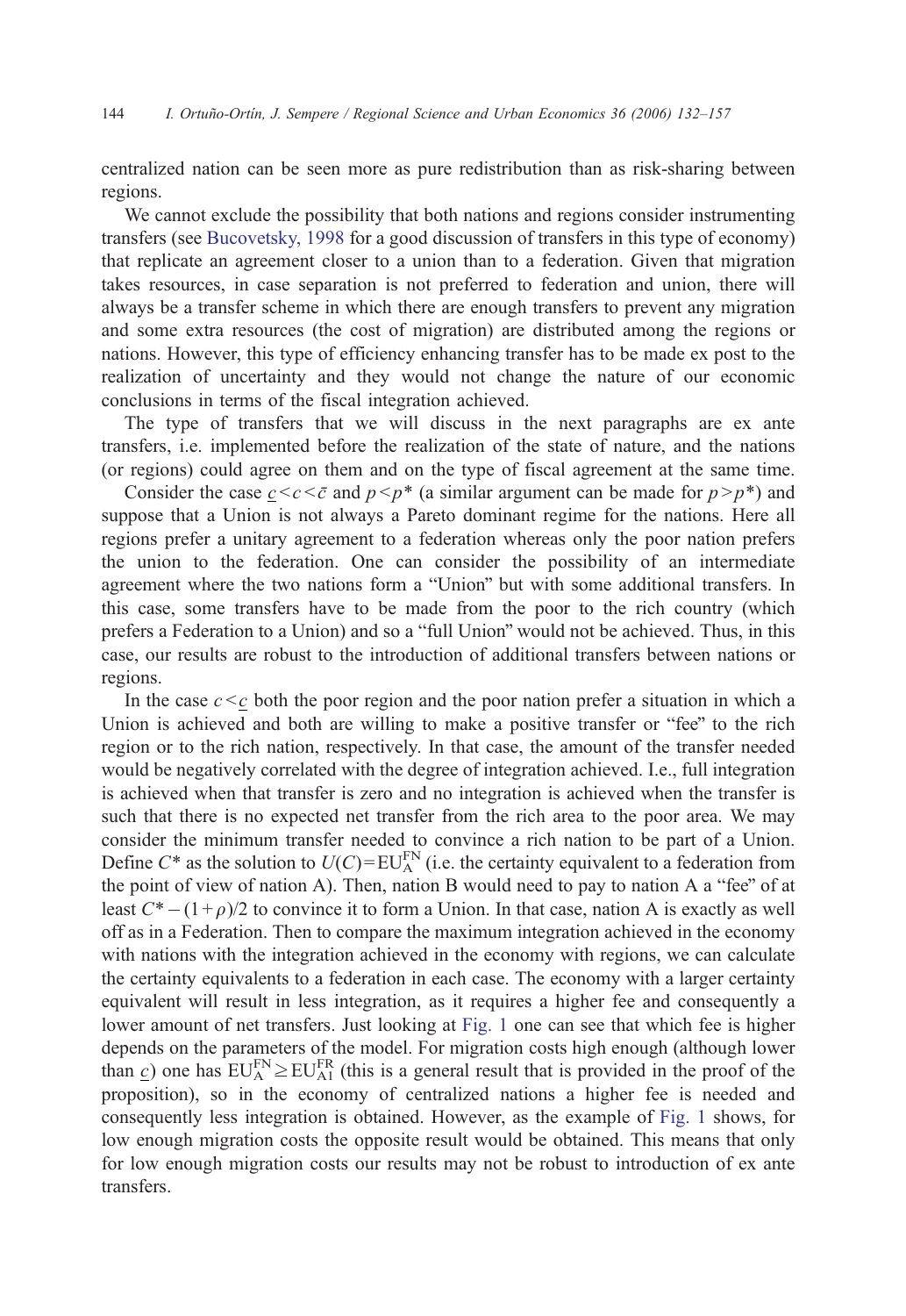### 6. Final comments

We have analyzed the circumstances under which two centralized nations would choose a supranational fiscal agreement implying different integration levels than the fiscal agreement that would have been chosen by the regions forming those nations, if the regions were given enough fiscal autonomy. Our analysis yields some interesting political conclusions about the role of fiscally autonomous regions versus centralized nations in the formation of supranational economic areas. The claim that autonomous regions have more incentives than centralized nations to form a full global union is likely to be correct when nations are economic stable arrangements, i.e. when  $p$  is low so that it is in the interests of the rich region to be part of a centralized nation. In this case, regional risk-sharing is the main reason for a national fiscal agreement and the associated cost in terms of redistribution among regions is not that important. When, on the other hand, it is not on the interest of a rich region to be part of a nation (high values of  $p$ ), achieving a full supranational union will be easier if nations are the decision makers. Thus, the claim that regions have stronger incentives than nations to form a supranational union might be true only in the case regions have also strong incentives to be part of a centralized nation.

An interesting situation that has not been explicitly analyzed in this paper is the one in which A1, the richest region, prefers separation both to a federation of regions and to a union. In this case, it might also happen that region A1 would be better off on its own than as a member of nation A. It is easy to see that this is more likely to happen when  $p$  is very high. Thus, since in this case the union with A2 was not in its interest, one can think of region A1 as been "forced", by non-economic reasons, to be member of nation A. Therefore, when the original nations are sustained by non-economic reasons, were their regions asked, the richest regions could even choose separation to any other fiscal agreement. We should not conclude, however, that whenever the nations are more in favor of the supranational union than the regions, i.e. whenever  $UR(p) \prec UN$  happens, the richest region is being forced to be part of its nation, since it is easy to provide numerical examples for which  $p$  is high and the rich region is better off being part of its nation than on its own and still UR( $p$ )  $\prec$  UN.

We have not considered the possibility of a partial union or federation of one, two, or three regions. If this type of agreements were considered, a federation or a union of the three richer regions, excluding the poorest one, would always be preferred by those three regions to a federation or union of the four regions.

We have used a very simple model with a representative agent in each region. It is true that with heterogeneous agents migration and transfers have very different effects on welfare. It could happen that migration redistributes risk among the population in a nation (or region) in such a way that it is always a worse risk-sharing device than the one provided by transfers (see [Wildasin, 1995\)](#page-25-0). The analysis of a model with heterogeneous agents is left for future research.

#### Acknowledgments

We are grateful to S. Bucovetsky, K. Desmet, D. Wildasin and two anonymous referees for useful comments and suggestions. Ortuno-Ortin gratefully acknowledges financial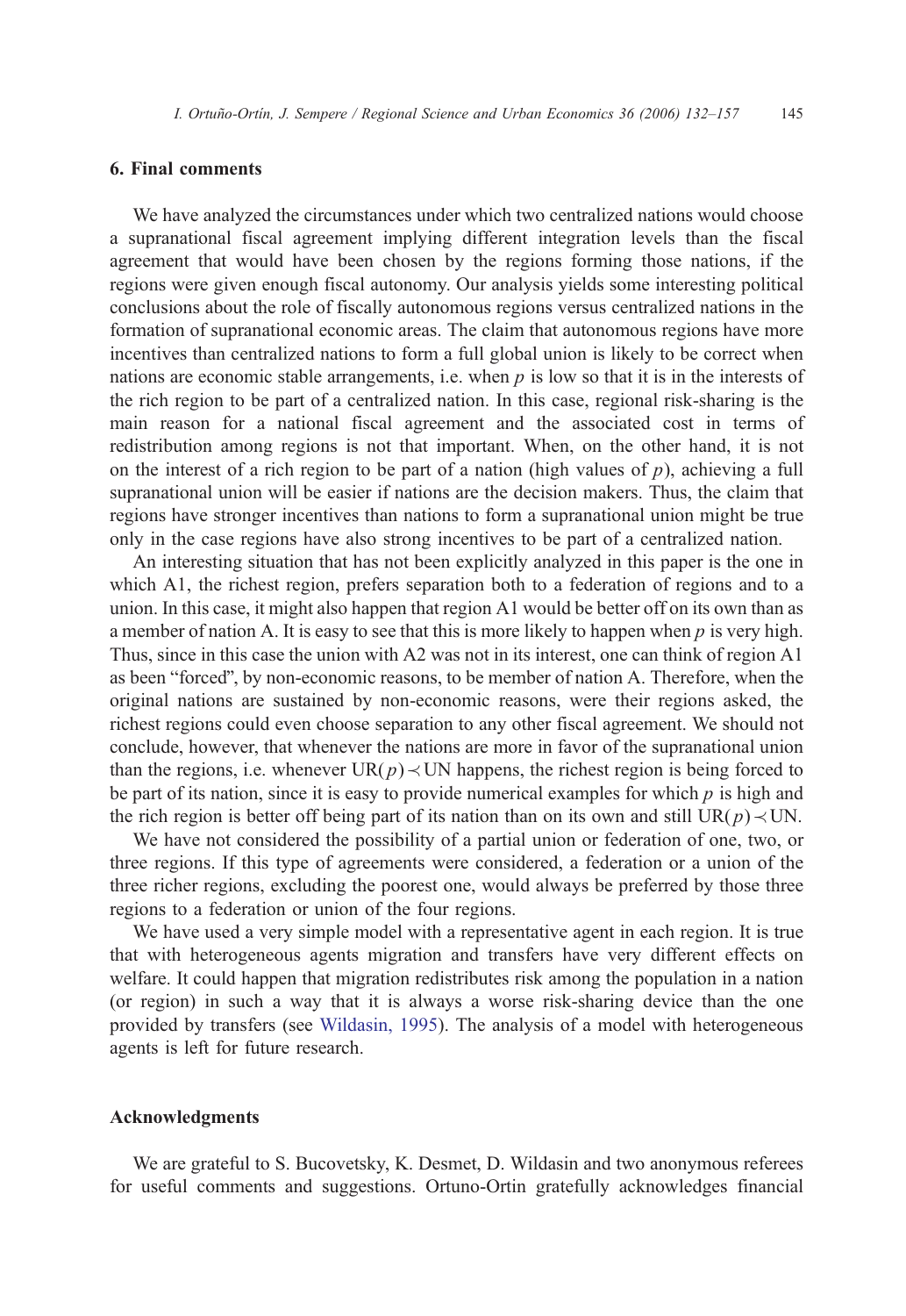support from Spanish Ministry of Science and Technology, Project SEJ2004-00968, Fundacion BBVA-3-04x and CAM 06/HSE/0157/2004.

## Appendix A

**Proof of Lemma 1.** We first make the three following remarks about the consumption equilibrium values:

a)  $C_{HH} - c = C_{LL}$ ;  $C_H - c = C_L$ b)  $N_{\text{HH}}C_{\text{HH}}+N_{\text{HL}}C_{\text{HL}}+N_{LL}C_{LL}+N_{LH}C_{LH} = C_{H} + C_{L}$ c)  $C_{\text{LH}} \geq C_{\text{LL}}$ 

where  $N_{ij}$  stands for the total population in region  $ij$  under the FR equilibrium. Part a) was already explained in the description of the possible agreements. Part b) states that the total income in the FR case and in the UN case is the same. Inequality c) follows from the fact that the income in LH is greater than in LL and the agents in region LH can always "imitate" what agents in region LL do, i.e., agents in LH start with a higher income than agents in LL and cannot end up, after migration flows take place, with a lower income than agents in LL.

The proof of statement i) is divided in two parts depending on the magnitude of  $\gamma$ . The statement in ii) follows easily from the first statement and remark a).

**PART A.** Suppose that  $1 + \gamma \le \rho - \gamma$ 

There are two cases depending on the nature of the migration flows.

(1) Consider first the case in which regions HH and HL both receive immigrants at equilibrium.

It is clear that the income per capita must be the same in both regions, i.e.  $C_{HH} = C_{HL}$ , otherwise the last immigrants in the region with lower income per capita would had been better off by migrating to the other region. Suppose that  $C_{HH} > C_{H}$  Then we also have that  $C_{HL} > C_{H}$ . By the equality in observation a) we have that  $C_{LL} > C_L$ . This inequality and c) imply that  $C_{LH}$   $\geq$   $C_L$ . Thus, in the FR case the per capita income in each region is higher than the corresponding national per capita income in the UN case. It is not difficult to see that in this case equality b) cannot hold. It follows that  $C_{HH} \leq C_{H}$ 

- (2) Consider now the case in which only region HH receives immigrants at equilibrium.
	- a) We first prove that migration must go from region LL to region HH i.e., there is no migration from region LH. Suppose to the contrary. In this case, there would be migration from regions LL and LH to region HH. Let  $n<sub>HH</sub>$  be the total number of immigrants received by HH. It helps to imagine migration as a process in which first all immigrants are from the poorest region, LL. When the level of migration is high enough the per capita income in LL reaches the level of per capita income in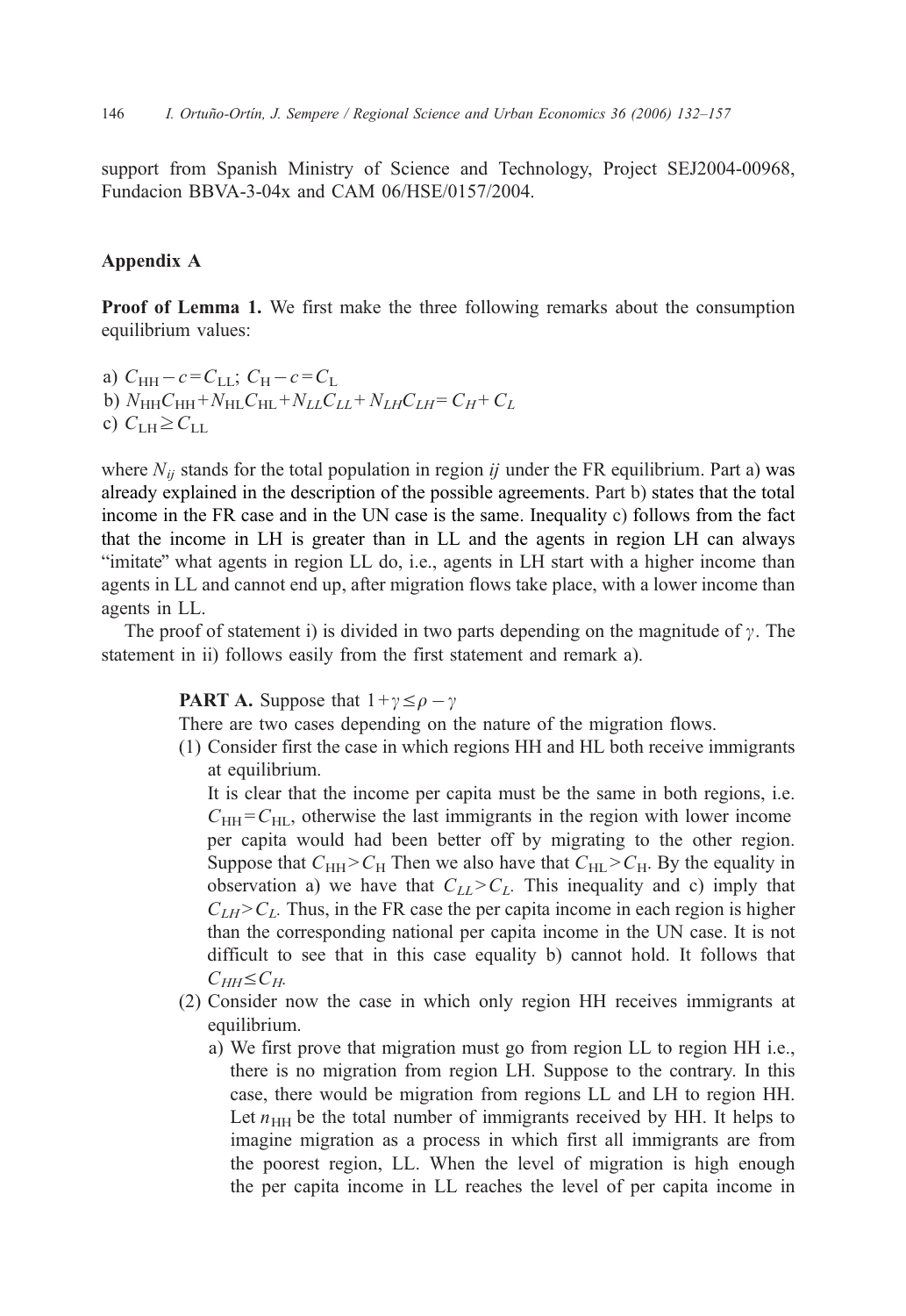LH, and from that moment on there is also migration from the region LH. It is clear that always exists such a number of immigrants from region LL that makes the per capita income in both regions equal, i.e. there exists  $n \leq n<sub>HH</sub>$  such that

$$
1 + \gamma = \frac{1 - \gamma}{1 - 2n}.\tag{7}
$$

We want to show that for such a level of immigrants,  $n$ , the per capita income in region HH is lower or equal than the per capita income in region HL. To see it, suppose the contrary so that

$$
\frac{\rho + \gamma}{1 + n} > \rho - \gamma.
$$
 (8)

Solving from *n* in equality Eq. (7) we get  $n = 2\gamma/(1 + \gamma)$ . Then inequality Eq. (8) can be written as

$$
\frac{\rho + \gamma}{1 + \frac{2\gamma}{1 + \gamma}} > \rho - \gamma
$$

or

$$
\rho \le \frac{\frac{2\gamma^2}{1+\gamma} + 2\gamma}{\frac{2\gamma}{1+\gamma}}
$$
\n
$$
\tag{9}
$$

and inequality Eq. (9) implies

 $\rho<1+2\gamma$ 

which contradicts the first assumption on this Part A) of the proof.

b) The result above showed that the migration flow goes from region LL to region HH. Thus, none in region LH migrates.

The equilibrium migration under FN is given by condition Eq. (2)

$$
\frac{\rho}{1+n_{\rm n}}-c=\frac{1}{1-n_{\rm n}}
$$

and the equilibrium migration under FR is given by condition Eq. (5), that can be written as

$$
\frac{(\rho + \gamma)}{1 + 2n_{\rm r}} - c = \frac{(1 - \gamma)}{1 - 2n_{\rm r}}.\tag{5}
$$

Assuming our particular value of  $\gamma \leq (\rho - 1)/2$ , and by simply comparing the numerators of condition Eq.  $(2)$  and the modified condition Eq.  $(5)$ , we conclude that  $2n_r > n_n$ . Recall that it was assumed that the in the UN case region HH gets  $(n_n)/2$  immigrants. Thus, the number of immigrants that region HH gets in the FR case,  $n<sub>p</sub>$  is higher than what it gets under UN,  $(n_n)/2$ .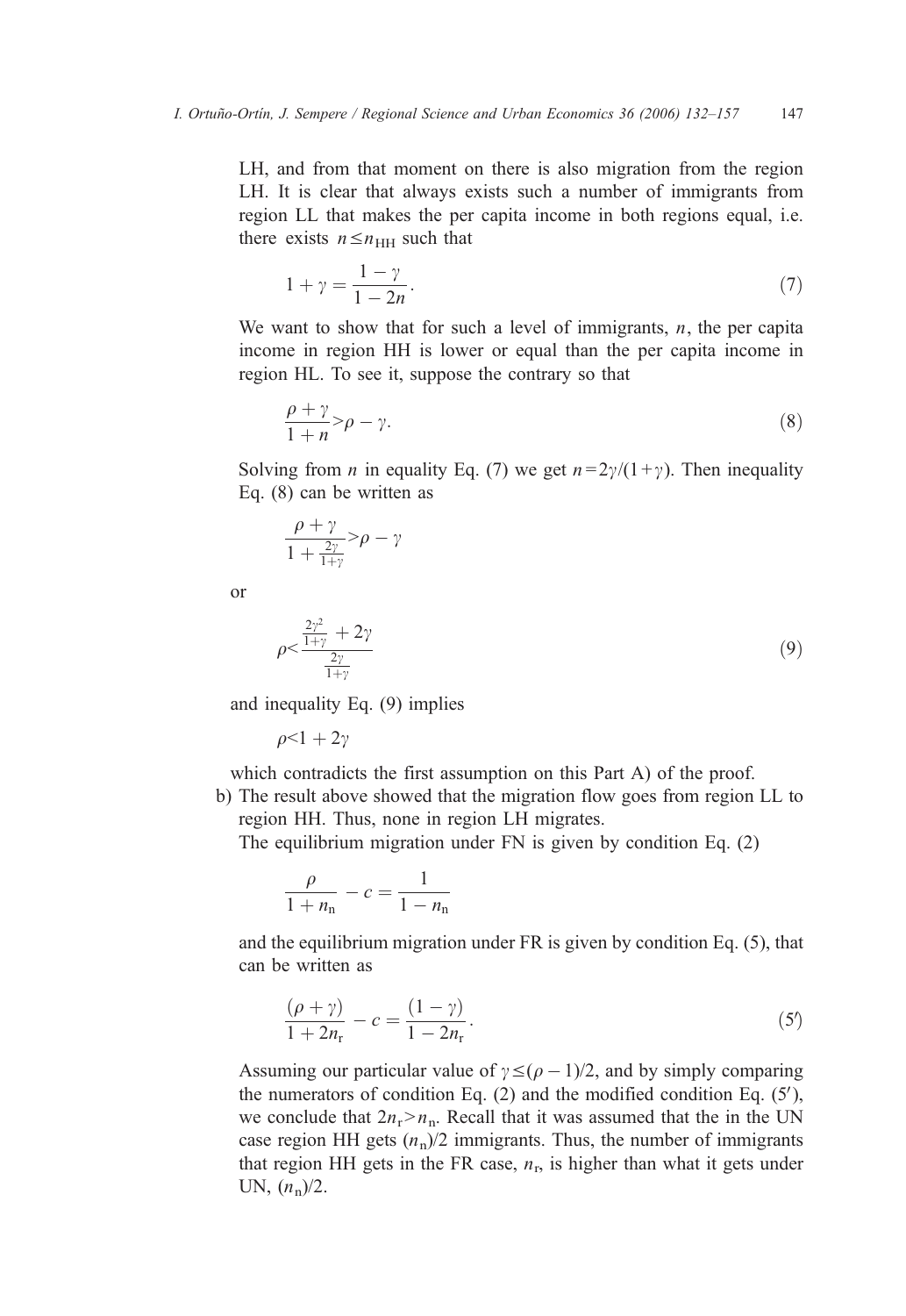In this particular case, the total per-capita income to be distributed between the region in state of nature HH and the region in state of nature LL (and also in nations H and L) is  $(1+\rho)/2$ . Thus, we have the identity

$$
C_{\rm HH}N_{\rm HH} + C_{\rm LL}(1 - N_{\rm HH}) = (1 + \rho)/2
$$

where 1 is the total population of the two regions and  $N<sub>HH</sub>$  the percentage of that total living in the region in state of nature HH,  $0 \leq N_{\text{HH}} \leq 1$ . Since  $C_{\text{HH}} - c = C_{\text{LL}}$  we also have

$$
C_{HH}N_{HH} + (C_{HH} - c)(1 - N_{HH}) = (1 + \rho)/2
$$

so  $C_{\text{HH}} = (1 + \rho)/2 + c(1-N_{\text{HH}})$ . The same identity holds for  $C_{\text{H}}$ ,  $C_{\text{L}}$  and  $N_{\rm H}$ . Thus, per-capita income in the region in state HH increases as the population of the other region increases. That is, it decreases with migration. This implies that in the federation of regions, where migration to the region in state HH is higher than under the federation of nations, the region in state HH ends up with a lower level of per capita income than under the federation of nations.

**PART B.** Suppose that  $1 + \gamma > \rho - \gamma$ .

This part is proven by similar steps to the ones in Part A and we omit it. It only requires to realize that now, regarding to the migration flows, region LH plays a similar role to region HL in the previous part.  $\Box$ 

Proof of Lemma 2. We have that

$$
EU_{A1}^{FR}(p) = \pi(pU(C_{HH}) + (1 - p)U(C_{HL})) + (1 - \pi)(pU(C_{LH}) + (1 - p)U(C_{LL}))
$$

We want to show that  $\frac{dE U_{\text{Al}}^{\text{ER}}(p)}{dp}$  is positive. Recalling that  $C_{\text{HH}} \ge C_{\text{HL}}$  and  $C_{\text{L}} \ge C_{\text{LL}}$ , we conclude that,

$$
\frac{\mathrm{d} \mathrm{E} \mathrm{U}_{\mathrm{Al}}^{\mathrm{FR}}(p)}{\mathrm{d} p} = \pi (U(C_{\mathrm{HH}}) - U(C_{\mathrm{HL}})) + (1 - \pi)(U(C_{\mathrm{LH}}) - U(C_{\mathrm{LL}}))0.
$$

When  $c > 0$  at least one of the previous inequalities has to be strict so that  $\frac{dE U_{A1}^{FR}(p)}{dp} > 0$ .  $\Box$ 

**Proof of Lemma 3.** We consider the case in which regions HH and HL both receive immigrants from regions LL and LH. The rest of cases can be proven in a similar way by setting the corresponding migration values equal to zero.

It has been shown in the Proof of Lemma 1 that when HH and HL both receive migrants the per capita consumption in region HH has to be equal to the per capita consumption in region HL. Let  $n_{\text{HH}}$  be the number of immigrants in region HH and  $n_{\text{HL}}$ the number of immigrants in region HL. At equilibrium we have

$$
C_{HH} = \frac{Y_{HH}}{1} = \frac{Y_{HL}}{1} = C_{HL}.
$$
\n(10)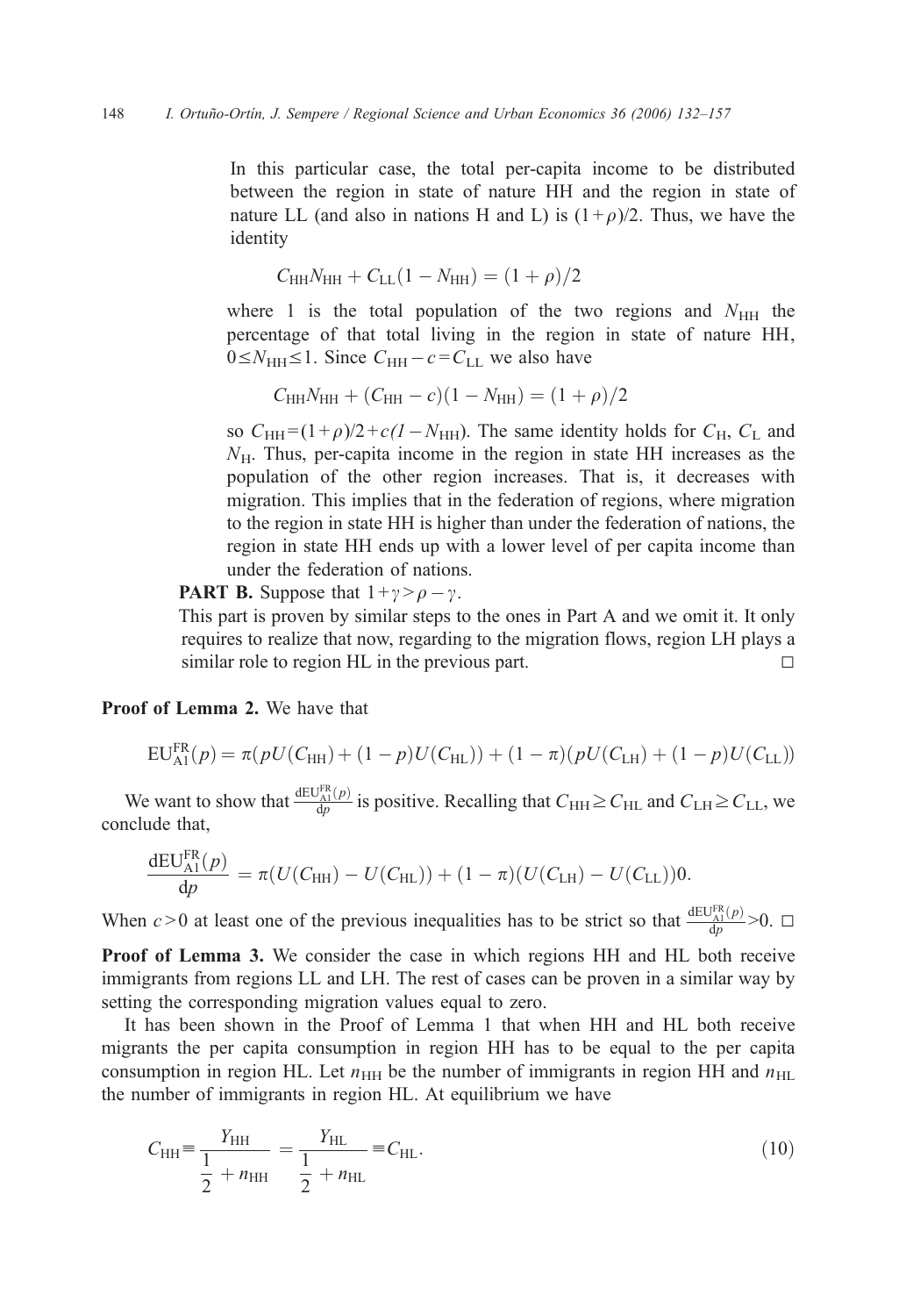It follows from Eq. (10) that

$$
n_{\rm HH} = \frac{Y_{\rm HH} - Y_{\rm HL}}{2} + \frac{Y_{\rm HH}}{Y_{\rm HL}} n_{\rm HL}.
$$
\n(11)

It is easy to see that if there is migration from region LL and from region LH the consumption (per capita) in these two regions must be the same. Let  $n<sub>HH</sub>$  denote the migration from HH and  $n_{\text{HL}}$  the migration from LH. At equilibrium we have

$$
C_{\text{LL}} = \frac{Y_{\text{LL}}}{\frac{1}{2} - n_{\text{LL}}} = \frac{Y_{\text{LH}}}{\frac{1}{2} - n_{\text{LH}}} = C_{\text{LH}}
$$
(12)

so that

$$
n_{\rm LL} = \frac{Y_{\rm LH} - Y_{\rm LL}}{2} + \frac{Y_{\rm LL}}{Y_{\rm LH}} n_{\rm LH}.
$$
\n(13)

It follows from Eq. (11) and Eq. (13) that

$$
n'_{\rm HH} = \frac{Y_{\rm HH}}{Y_{\rm HL}} n'_{\rm HL}; \quad n''_{\rm HH} = \frac{Y_{\rm HH}}{Y_{\rm HL}} n''_{\rm HL}
$$
\n(14)

and

$$
n'_{\text{LL}} = \frac{Y_{\text{LL}}}{Y_{\text{LH}}} n'_{\text{LH}}; \quad n''_{\text{LL}} = \frac{Y_{\text{LL}}}{Y_{\text{LH}}} n''_{\text{LH}} \tag{15}
$$

We also have that

$$
n_{\rm HH} + n_{\rm HL} = n_{\rm LL} + n_{\rm LH} \tag{16}
$$

which, together with Eq. (14) and Eq. (15), imply

$$
n'_{\rm HL} = k \ n'_{\rm LH} \tag{17}
$$

and

$$
n''_{\text{HL}} = k n''_{\text{LH}} \tag{18}
$$

where  $k = \left(\frac{Y_{\text{LL}} + Y_{\text{LH}}}{Y_{\text{LH}}}\right) / \left(\frac{Y_{\text{HL}} + Y_{\text{HH}}}{Y_{\text{HL}}}\right)$ .

From the definitions of EU<sub>A1</sub>,  $C_{HH}$ ,  $C_{HL}$ ,  $C_{LH}$  and  $C_{LL}$  we have that

$$
\frac{\partial EU_{\text{Al}}^{\text{FR}}}{\partial c} = -\pi p U'(C_{\text{HH}}) \frac{n'_{\text{HH}} Y_{\text{HH}}}{\left[\frac{1}{2} - n_{\text{HH}}\right]^2} - \pi (1 - p) U'(C_{\text{HL}}) \frac{n'_{\text{HL}} Y_{\text{HL}}}{\left[\frac{1}{2} + n_{\text{HL}}\right]^2} + (1 - \pi)(1 - p) U'(C_{\text{LL}}) \frac{n'_{\text{LL}} Y_{\text{LL}}}{\left[\frac{1}{2} - n_{\text{LL}}\right]^2} + (1 - \pi) p U'(C_{\text{LH}}) \frac{n'_{\text{LH}} Y_{\text{LH}}}{\left[\frac{1}{2} - n_{\text{LH}}\right]^2}.
$$
\n(19)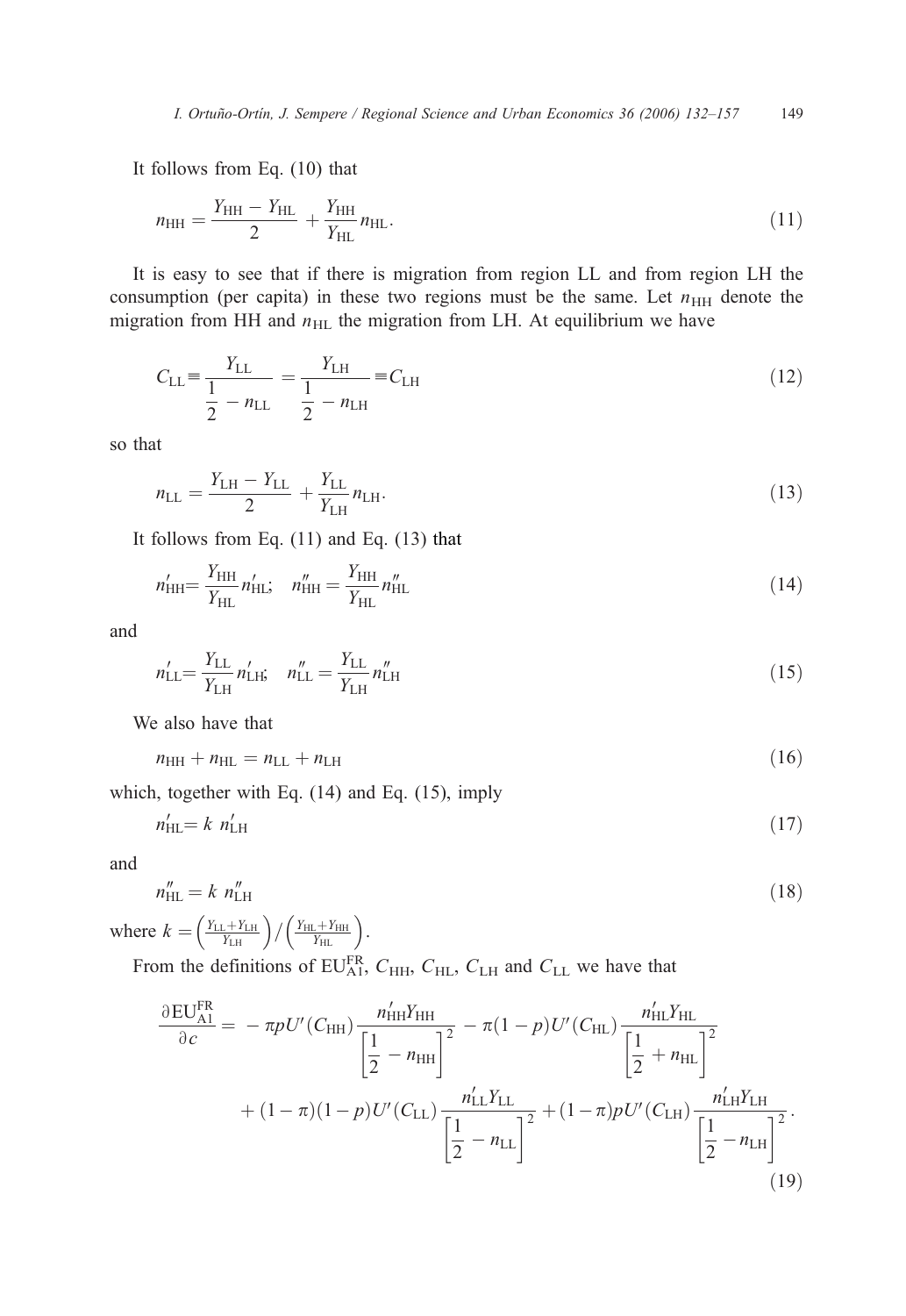Differentiating again with respect to  $c$ 

$$
\frac{\partial^2 EU_{\text{Al}}^{\text{FR}}}{\partial c^2} = A + \pi p \left( U'' \left( C_{\text{HH}} \right) \frac{\left( n_{\text{HH}}^{\prime} Y_{\text{HH}} \right)^2}{\left[ \frac{1}{2} + n_{\text{HH}} \right]^2} + U' \left( C_{\text{HH}} \right) \frac{2 \left( n_{\text{HH}}^{\prime} \right)^2 Y_{\text{HH}}}{\left[ \frac{1}{2} + n_{\text{HH}} \right]^3} \right) + \pi (1 - p) \left( U'' \left( C_{\text{HL}} \right) \frac{\left( n_{\text{HL}}^{\prime} Y_{\text{HL}} \right)^2}{\left[ \frac{1}{2} + n_{\text{HL}} \right]^2} + U' \left( C_{\text{HL}} \right) \frac{2 \left( n_{\text{HL}}^{\prime} \right)^2 Y_{\text{HL}}}{\left[ \frac{1}{2} + n_{\text{HL}} \right]^3} \right) + (1 - \pi)(1 - p) \left( U'' \left( C_{\text{LL}} \right) \frac{\left( n_{\text{LL}}^{\prime} Y_{\text{LL}} \right)^2}{\left[ \frac{1}{2} - n_{\text{LL}} \right]^2} + U' \left( C_{\text{LL}} \right) \frac{2 \left( n_{\text{LL}}^{\prime} \right)^2 Y_{\text{LL}}}{\left[ \frac{1}{2} - n_{\text{LL}} \right]^3} \right) + (1 - \pi) p \left( U'' \left( C_{\text{LL}} \right) \frac{\left( n_{\text{LH}}^{\prime} Y_{\text{LL}} \right)^2}{\left[ \frac{1}{2} - n_{\text{LL}} \right]^2} + U' \left( C_{\text{LH}} \right) \frac{2 \left( n_{\text{LH}}^{\prime} \right)^2 Y_{\text{LH}}}{\left[ \frac{1}{2} - n_{\text{LH}} \right]^3} \right) \tag{20}
$$

where

$$
A = -\pi pU'(C_{\text{HH}}) \frac{n_{\text{HH}}'' Y_{\text{HH}}}{\left[\frac{1}{2} + n_{\text{HH}}\right]^2} - \pi (1 - p)U'(C_{\text{HL}}) \frac{n_{\text{HL}}'' Y_{\text{HL}}}{\left[\frac{1}{2} + n_{\text{HL}}\right]^2} + (1 - \pi)(1 - p)U'(C_{\text{LL}}) \frac{n_{\text{LL}}'' Y_{\text{LL}}}{\left[\frac{1}{2} - n_{\text{LL}}\right]^2} + (1 - \pi)pU'(C_{\text{LH}}) \frac{n_{\text{LH}}'' Y_{\text{LH}}}{\left[\frac{1}{2} - n_{\text{LH}}\right]^2}
$$

and by equalities Eqs.  $(10)$ ,  $(11)$ ,  $(14)$  and Eq.  $(18)$  we can rewrite A as

$$
A = -\pi U'(C_{\text{HH}}) \left( p \frac{Y_{\text{HH}}}{\left[\frac{1}{2} + n_{\text{HH}}\right]^2} + (1 - p) \frac{Y_{\text{HL}}}{\left[\frac{1}{2} + n_{\text{HL}}\right]^2} \right) k n''_{\text{LH}}
$$

$$
+ (1 - \pi) U'(C_{\text{LL}}) \left( (1 - p) \frac{Y_{\text{LL}}}{Y_{\text{LH}}} Y_{\text{LL}}}{\left[\frac{1}{2} - n_{\text{LL}}\right]^2} + p \frac{Y_{\text{LH}}}{\left[\frac{1}{2} - n_{\text{LH}}\right]^2} \right) n''_{\text{LH}}
$$
(21)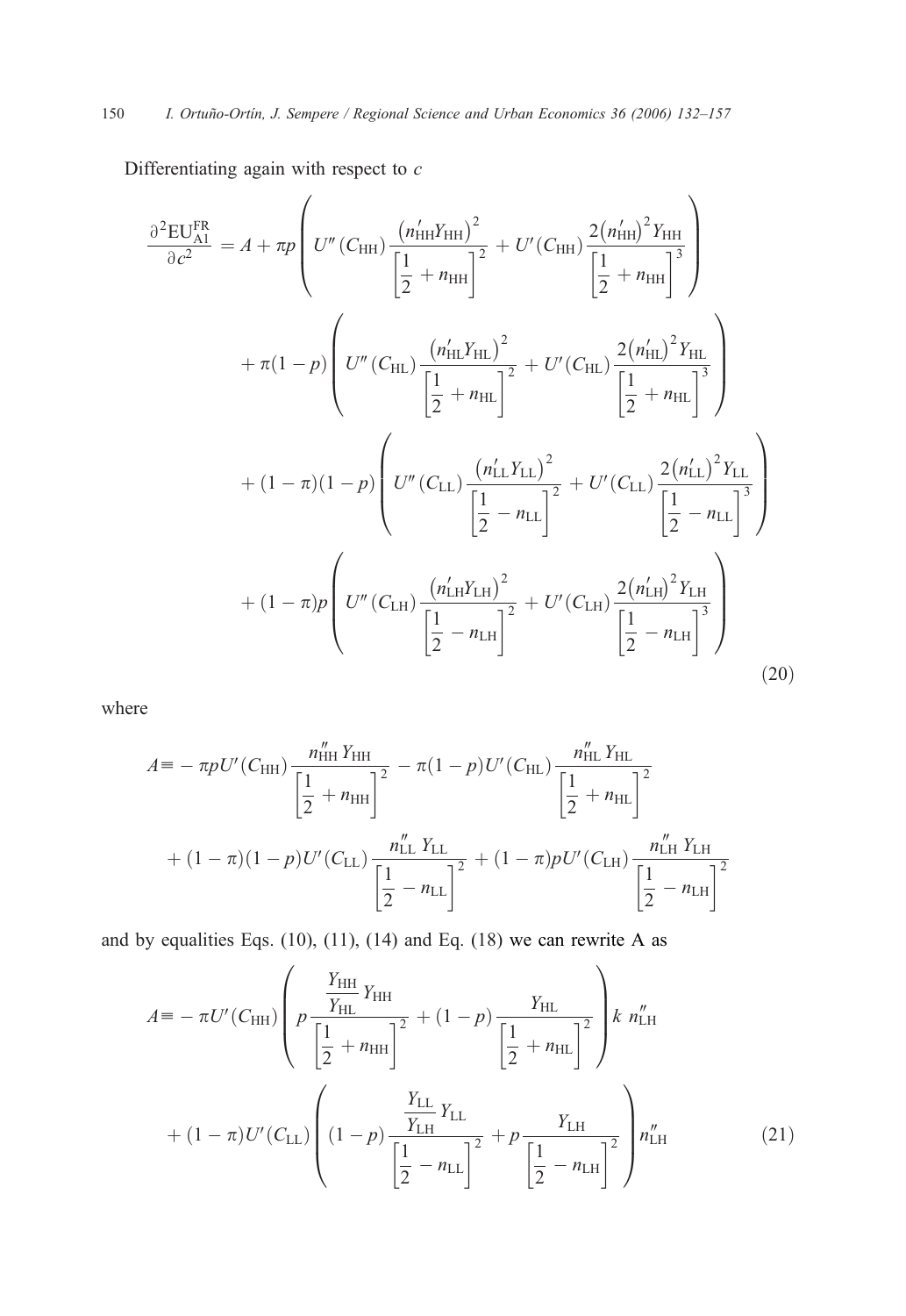and Eq. (19) can be rewritten as

$$
\frac{\partial EU_{\text{Al}}^{\text{FR}}}{\partial} = -\pi U'(C_{\text{HH}}) \left( p \frac{Y_{\text{HH}}}{\left[\frac{1}{2} + n_{\text{HH}}\right]^2} + (1 - p) \frac{Y_{\text{HL}}}{\left[\frac{1}{2} + n_{\text{HL}}\right]^2} \right) k n'_{\text{LH}}
$$

$$
+ (1 - \pi) U'(C_{\text{LL}}) \left( (1 - p) \frac{Y_{\text{LL}}}{\left[\frac{1}{2} - n_{\text{LL}}\right]^2} + p \frac{Y_{\text{LH}}}{\left[\frac{1}{2} - n_{\text{LH}}\right]^2} \right) n'_{\text{LH}}
$$
(22)

It follows from Eqs. (21) and (22) that

$$
A = \frac{\partial \text{EU}_{\text{Al}}^{\text{FR}}}{\partial c} \frac{n_{\text{LH}}^{\prime\prime}}{n_{\text{LH}}^{\prime}} \tag{23}
$$

Thus, whenever  $\frac{\partial EU_{A1}^{ER}}{\partial c} = 0$  we also have A=0. It follows that at any c such that  $\frac{\partial EU_{A1}^{ER}}{\partial c} = 0$  Eq. (20) becomes

$$
\frac{\partial^2 EU_{\text{AI}}^{\text{FR}}}{\partial c^2} = \pi U'' \left( C_{\text{HH}} \right) \left( p \frac{\left( n_{\text{HH}}' \right)^2 Y_{\text{HH}}^2}{\left[ \frac{1}{2} + n_{\text{HL}} \right]^4} + (1 - p) \frac{\left( n_{\text{HI}}' \right)^2 Y_{\text{HL}}^2}{\left[ \frac{1}{2} + n_{\text{HL}} \right]^4} \right)
$$
  
+ 
$$
(1 - \pi) U'' \left( C_{\text{LL}} \right) \left( (1 - p) \frac{\left( n_{\text{LI}}' \right)^2 Y_{\text{LL}}^2}{\left[ \frac{1}{2} - n_{\text{LL}} \right]^2} + p \frac{\left( n_{\text{LH}}' \right)^2 Y_{\text{LH}}^2}{\left[ \frac{1}{2} - n_{\text{LH}} \right]^2} \right)
$$

$$
+ \pi U'' \left( C_{\text{HH}} \right) \left( p \frac{2 \left( n_{\text{HH}}' \right)^2 Y_{\text{HH}}}{\left[ \frac{1}{2} + n_{\text{HH}} \right]^3} + (1 - p) \frac{2 \left( n_{\text{HH}}' \right)^2 Y_{\text{HL}}}{\left[ \frac{1}{2} + n_{\text{HL}} \right]^3} \right)
$$

$$
+ (1 - \pi) U'' \left( C_{\text{LL}} \right) \left( (1 - p) \frac{2 \left( n_{\text{LI}}' \right)^2 Y_{\text{LL}}}{\left[ \frac{1}{2} - n_{\text{LL}} \right]^3} + p \frac{2 \left( n_{\text{LH}}' \right)^2 Y_{\text{LH}}}{\left[ \frac{1}{2} - n_{\text{LH}} \right]^3} \right) \tag{24}
$$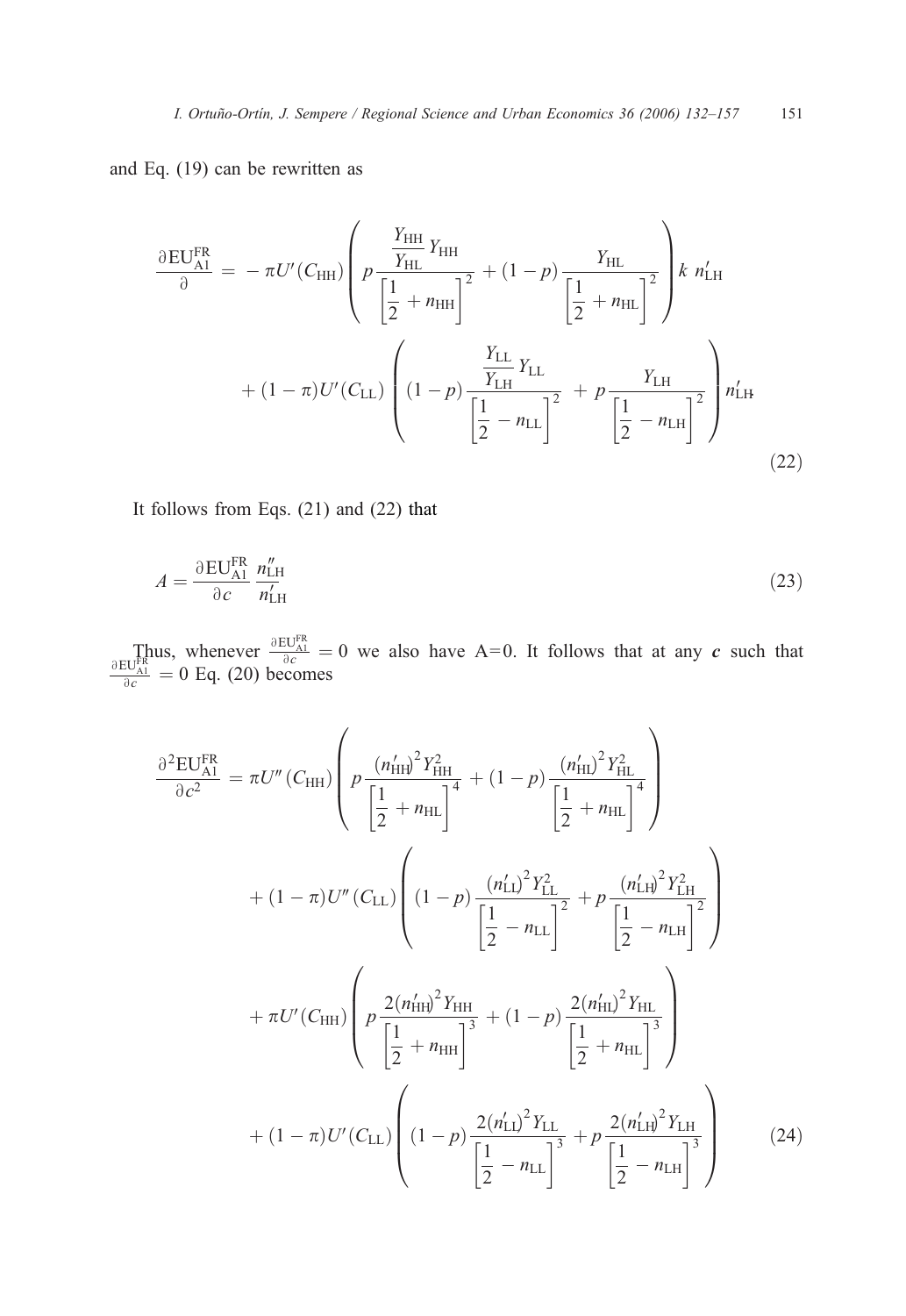where we have used the fact that at equilibrium  $C_{HH} = C_{HL}$  and  $C_{LL} = C_{LH}$ . From the fact  $\sqrt{2}$ 

that 
$$
\beta = \frac{U''(x)}{U'(x)} x
$$
 for all x, and from Eqs. (14) and (15) we can rewrite Eq. (24) as  
\n
$$
\frac{\partial^2 EU_{\text{Al}}^{\text{FR}}}{\partial c^2} = (2 - \beta) \left( (n'_{\text{HL}})^2 \pi U'(C_{\text{HH}}) \left( p \frac{\left( \frac{Y_{\text{HH}}}{Y_{\text{HL}}}\right)^2 C_{\text{HH}}}{\left[ \frac{1}{2} + n_{\text{HH}} \right]^2} + (1 - p) \frac{C_{\text{HH}}}{\left[ \frac{1}{2} + n_{\text{HL}} \right]^2} \right) + (n'_{\text{LH}})^2 (1 - \pi) U'(C_{\text{LH}}) \left( p \frac{\left( \frac{Y_{\text{LL}}}{Y_{\text{LH}}}\right)^2 C_{\text{LL}}}{\left[ \frac{1}{2} - n_{\text{LL}} \right]^2} + (1 - p) \frac{C_{\text{LL}}}{\left[ \frac{1}{2} - n_{\text{LH}} \right]^2} \right) \right). \tag{25}
$$

By assumption  $\beta > 2$ , so that Eq. (25) is negative. It follows that  $\frac{\partial^2 EU^{FR}}{\partial c^2} < 0$  at any c such that  $\frac{\delta EU_{\text{Al}}^{\text{FR}}}{\delta c} = 0$  which implies that  $EU_{\text{Al}}^{\text{FR}}$  is quasi-concave.

**Proof of the Proposition.** If the value of  $\rho$  is too large it might happen that, for all positive values of the migration cost  $c$ , a federation is a worse insurance device for nation A than a union so that  $EU^U \ge EU_A^{FN}$ . The following condition implies that there exists values of c for which such inequality is not true so that UN is not always a Pareto dominant regime, $17$ 

$$
\frac{\pi}{1-\pi}\rho.
$$

Thus we will divide the proof of the theorem in two cases. The first will be the one in which this condition is satisfied. The second will consider the case in which UN is always Pareto dominant for the nations.

1) Assume  $\frac{\pi}{1-\pi} \ge \rho$  is satisfied.

We will show that for small values of p,  $UR(p) \geq UN$  is satisfied whereas for large values of p,  $UN \succeq UR(p)$  is satisfied. Then a continuity argument will close the proof.

1.a) Consider the extreme case with  $p = 1/2$ .

We first show that there exists a  $\underline{c}$  and a  $\overline{c}$  so that for every  $c \in (\underline{c}, \overline{c})$  we have UR(c, 1/2) UN(c). Recall that  $EU^U = U(\frac{1+\rho}{2})$ . Thus UR(c, 1/2) UN(c) iff the inequalities

$$
EU_A^{FN}(c) > U\left(\frac{1+\rho}{2}\right) \tag{26}
$$

and

$$
EU_{R_j}^{FR}\left(c, \frac{1}{2}\right) \le U\left(\frac{1+\rho}{2}\right) \qquad \text{for all } R_j \tag{27}
$$

hold simultaneously.

By the inequalities given in Eq. (6) we know that Eq. (27) is equivalent to

$$
EU_{A1}^{FR}\left(c, \frac{1}{2}\right) \leq U\left(\frac{1+\rho}{2}\right). \tag{28}
$$

<sup>&</sup>lt;sup>17</sup> See Bucovetsky for the proof of this claim.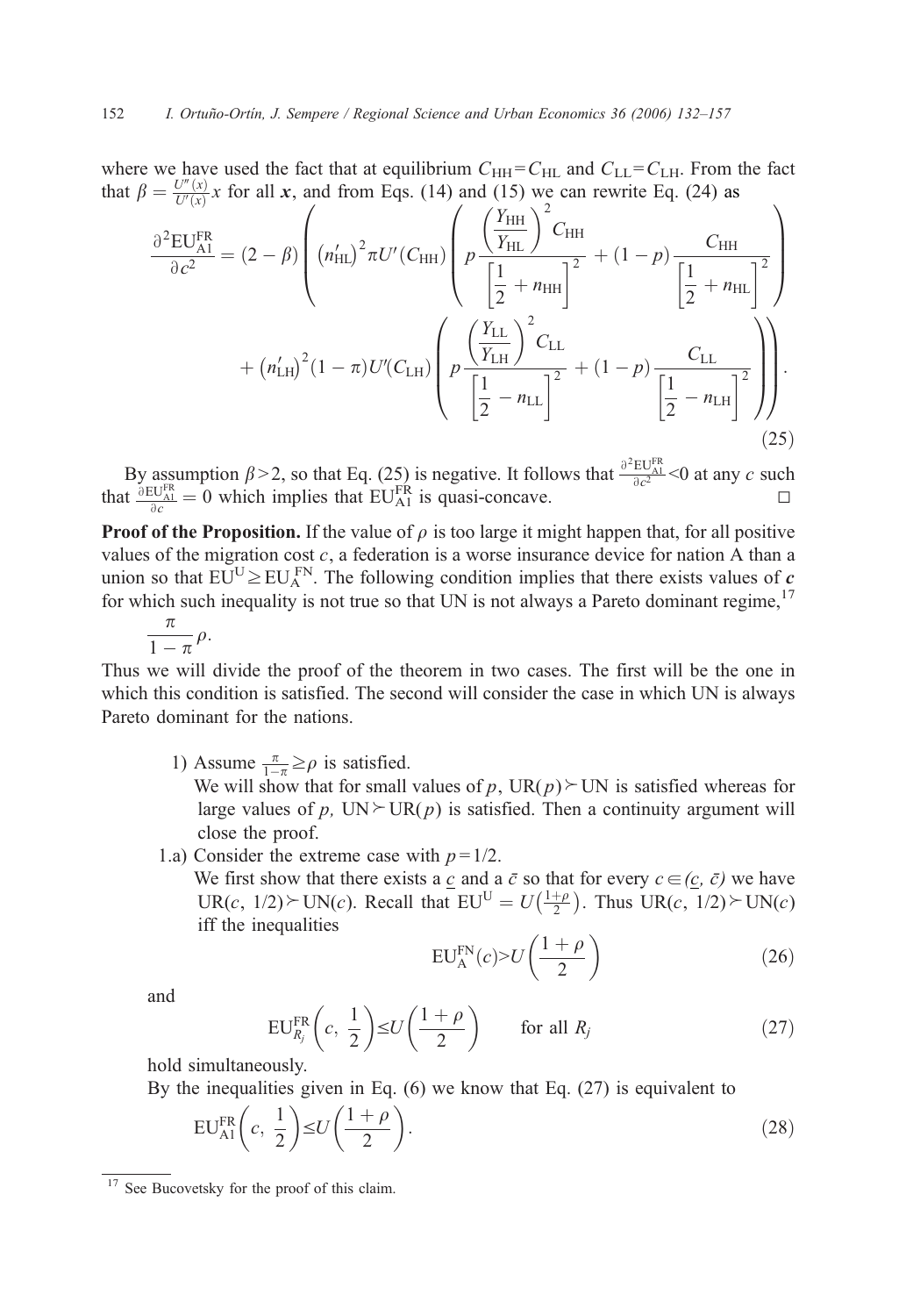Let  $\bar{c}$  > 0 be such that

$$
EU_A^{FN}(\overline{c}) = U\left(\frac{1+\rho}{2}\right). \tag{29}
$$

Existence of  $\bar{c}$  follows from: a)  $EU_A^{FN}(0) = EU^U$ ; b) for  $c^m$  we have  $EU_A^{FN}(c^m) = EU_A^S$ ; c) by (A.3)  $EU^U > EU^S$ ; d) by continuity of  $EU^{\text{FN}}_A(c)$  and; e) since  $\frac{\pi}{1-\pi} \ge \rho$ there exists  $\tilde{c}$  such that  $EU_A^{\r{FN}}(\tilde{c}) \r{=} EU^U$  (see [Fig. 1\)](#page-10-0).

If such  $\bar{c}$  is not unique take the infimum of them. Also realize that condition  $\frac{\pi}{1-\pi} \ge \rho$ guarantees that  $\bar{c} > 0$ .

We can write

$$
EU_A^{FN}(\overline{c}) = \pi U(\overline{C}_H) + (1 - \pi)U(\overline{C}_L)
$$
\n(30)

where  $\bar{C}_{\rm H}$  and  $\bar{C}_{\rm L}$  are the equilibrium per capita income levels when the migration cost is  $\bar{c}$ . For that  $\bar{c}$  and for  $p = 1/2$  we write the expected utility for region A1 in FR as

$$
EU_{\text{Al}}^{\text{FR}}\left(\bar{c},\ \frac{1}{2}\right) = \frac{1}{2}\pi\big(U(\bar{C}_{\text{HH}}) + U(\bar{C}_{\text{HL}})\big) + \frac{1}{2}(1-\pi)\big(U(\bar{C}_{\text{LL}}) + U(\bar{C}_{\text{LH}})\big) \tag{31}
$$

so that inequality Eq. (28) holds, for  $\bar{c}$  and  $p = 1/2$ , if

$$
\frac{1}{2} \left( \pi \left( U(\bar{C}_{HH}) + U(\bar{C}_{HL}) \right) + (1 - \pi) \left( U(\bar{C}_{LL}) + U(\bar{C}_{LH}) \right) \right) < U \left( \frac{1 + \rho}{2} \right). \tag{32}
$$

Lemma 1 states that  $C_L > C_{LL}$  and  $C_H > C_{HH}$ . It follows that

$$
\frac{1}{2} \left( \pi U (\bar{C}_{HH}) + (1 - \pi) U (\bar{C}_{LL}) \right) < \frac{1}{2} \left( \pi U (\bar{C}_{H}) + (1 - \pi) U (\bar{C}_{L}) \right)
$$
(33)

and from Eqs. (29) and (30) we have

$$
\frac{1}{2} \left( \pi U(\bar{C}_{\mathrm{H}}) + (1 - \pi) U(\bar{C}_{\mathrm{L}}) \right) = \frac{1}{2} U\left(\frac{1 + \rho}{2}\right). \tag{34}
$$

It follows that

$$
\frac{1}{2} \left( \pi U (\bar{C}_{HH}) + (1 - \pi) U (\bar{C}_{LL}) \right) < \frac{1}{2} U \left( \frac{1 + \rho}{2} \right).
$$
 (35)

The next step is to show that

$$
\frac{1}{2} \left( \pi U (\bar{C}_{\rm HL}) + (1 - \pi) U (\bar{C}_{\rm LH}) \right) < \frac{1}{2} U \left( \frac{1 + \rho}{2} \right).
$$
 (36)

If there is no migration in regions HL and LH we have that  $\bar{C}_{\text{HL}} = \frac{Y_{\text{HL}}}{1}$ ,  $\bar{C}_{\text{LH}} = \frac{Y_{\text{LH}}}{1}$ so that  $\bar{C}_{\text{HL}} + \bar{C}_{\text{LH}} = \frac{1+\rho}{2}$ . Since U is concave it follows that Eq. (36) holds. If there is only migration to region HL we have that  $\bar{C}_{\rm HL} < \frac{Y_{\rm HL}}{1}$  and by the previous argument we again obtain that Eq. (36) holds. It was showed in the proof of Lemma 3 that the only remaining possibility is that there is migration from region LH and migration to region HL. In this case, consumption must be such that  $\bar{C}_{\text{HL}}=\bar{C}_{\text{HH}}$  and  $\bar{C}_{\text{LL}}=\bar{C}_{\text{LH}}$ and by Eq. (35) we again have that inequality Eq. (36) holds. Summing up, we have shown that Eqs. (35) and (36) always hold.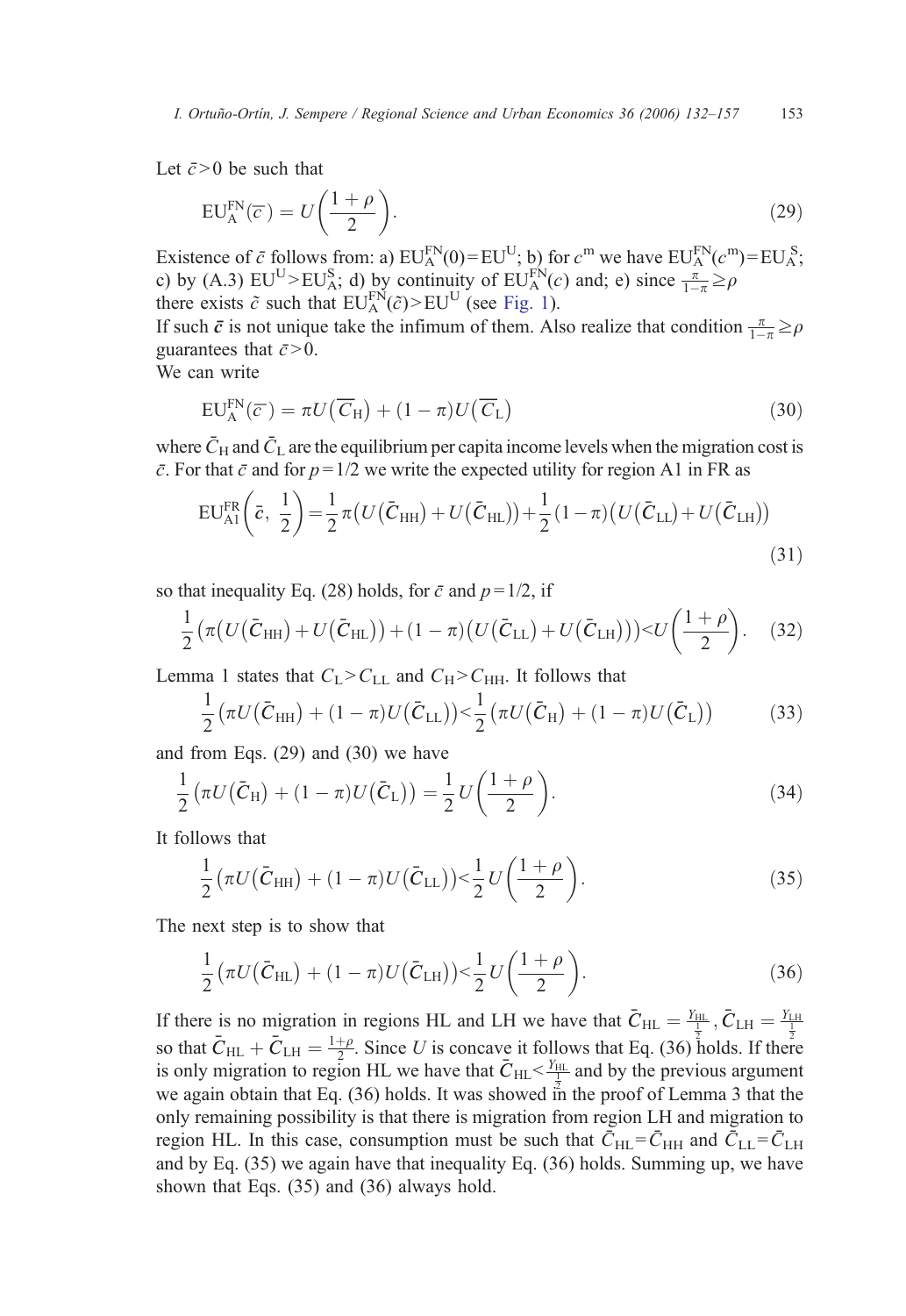Thus Eqs.  $(35)$  and  $(36)$  imply that Eq.  $(32)$  is true and, as a consequence, Eqs.  $(28)$ and (27) also hold for  $\bar{c}$  and  $p = 1/2$ .

By continuity of  $EU_{A1}^{FR}(c, 1/2)$ , for a set of values of c smaller than  $\bar{c}$  we have that Eq. (27) holds true. It only rests to show that for values of c close enough to  $\bar{c}$  and  $c < \bar{c}$  we have that Eq. (26) is true, i.e.  $EU_{A_{\text{max}}}^{\text{EN}}(c) > U(\frac{1+\rho}{2})$ . Since  $EU_A^{\text{EN}}(c)$  is continuous at  $\bar{c}$  we only need to show that  $EU_A^{FN}(c)$  is decreasing at  $\bar{c}$ . But this follows from observations  $a$ ) – e) above. Summing up: we have shown that there exists a set  $(c', \bar{c})$  of values of c that satisfy Eqs. (26) and (27) simultaneously, i.e. for all  $c \in (c', \bar{c})$  we have UR(c,  $1/2$ )  $\geq$  UN(c).

Let  $c$  be defined as follows

$$
\underline{c} = \inf \left\{ c: \text{EU}_{\text{Al}}^{\text{FR}} \left( c, \frac{1}{2} \right) = U \left( \frac{1+\rho}{2} \right) \right\}. \tag{37}
$$

By the argument given above we know that  $EU_{A1}^{FR}(\bar{c}, \frac{1}{2}) < U(\frac{1+\rho}{2})$  and we also have that  $EU_{A1}^{FR}(0, \frac{1}{2}) = U(\frac{1+\rho}{2})$ . Then, quasi-concavity of  $EU_{A1}^{FR}(c, 1/2)$  implies that Let be a concavity also implies that for all  $c \in (\underline{c}, \overline{c})$  we have EU<sub>A1</sub>  $(c, \frac{1}{2}) \leq$  $U(\frac{1+\rho}{2})$ . Remember that we already showed that  $EU_A^{\text{IV}}(c) \geq U(\frac{1+\rho}{2})$  for all  $0 < c < \underline{c}$ . Therefore we have UR(c,  $1/2$ ) UN(c) for all  $c \in (\underline{c}, \overline{c})$ .

Next, we show that  $UR(c, 1/2) \sim UN(c)$  for all  $c \in / (c, \bar{c})$ . Quasi-concavity of the functions  $EU_{A1}^{FR}(c, 1/2)$  and  $EU_{A}^{FN}(c)$  and the fact that both of them are decreasing at EURICALLY AND THE UPPROVE CONTROL INTO THE RESERVANCE CONTROLLED FOR ALL  $\bar{c}$  imply that  $EU_{A1}^{FR}(c, \frac{1}{2}) < U(\frac{1+\rho}{2})$  for all  $c > \bar{c}$  and  $EU_{A1}^{FR}(c) \leq U(\frac{1+\rho}{2})$  for all  $c > \bar{c}$ . In this case, a Union is Pareto efficient for both the regions and the nations. Hence we have UR(c,  $1/2$ ) ~ UN(c) for all  $c > \bar{c}$ .

The definition of <u>c</u> and the equalities  $EU_{A1}^{FR}(0, \frac{1}{2}) = EU_{A}^{FN}(0) = U(\frac{1+\rho}{2})$  and quasi-concavity of these functions imply that  $EU_{A1}^{(1)}(c, \frac{1}{2})$   $>U(\frac{1+\rho}{2})$  for all  $c <_{\mathcal{L}} c$  and  $\text{EU}_{\mathcal{A}}^{\text{FN}}(c) > U(\frac{1+\rho}{2})$  for all  $c < \underline{c}$ . Hence, a Union is not Pareto superior to a Federation neither for the regions nor for the nations and we have  $UR(c, 1/2) \sim UN(c)$  for all  $c < c$ .

A continuity argument can be used to show that for values of  $p > 1/2$  and close enough to 1/2, we still have UR( $p$ )  $\geq$  UN.

1.b) Now consider the limit case in which  $p=1$ . We have

 $EU_{\text{Al}}^{\text{FR}}(c, 1) = \pi U(C_{\text{HH}}) + (1 - \pi)U(C_{\text{LH}}).$ 

We want to compare  $EU_{A1}^{FR}(\bar{c}, 1)$  to  $EU^{U}$  where the value  $\bar{c}$  is the one given in section 1.a) above By the reasoning in Lemma 1, we know that  $C_{HH} > C_{LH}$ . Two cases must be considered:

- i)  $Y_{\text{LH}} \ge \frac{1+\rho}{2}$ . In this case, it is easy to see that  $C_{\text{HH}} > \frac{1+\rho}{2}$  and  $C_{\text{LH}} \ge \frac{1+\rho}{2}$ (otherwise the total resources wouldn't add up to  $1 + \rho$ ). It follows that  $EU_{A1}^{FR}(\bar{c}, \bar{c})$ 1) EU<sup>U</sup> for every  $c \ge 0$ . Thus, in this case, a Union is never Pareto superior to a Federation for the regions. However  $EU_A^{FN}(c)$  is independent of p, and we know that  $EU_A^{FN}(c) \le EU^U$  for all  $c > \bar{c}$  and  $EU_A^{FN}(c) > EU^U$  for all  $c < \bar{c}$ .
- ii)  $Y_{\text{LH}} < \frac{1+\rho}{2}$ . We still have that  $C_{\text{HH}} > \frac{1+\rho}{2}$ ; however, one can easily show that now  $C_{\text{LH}} \leq \frac{1+\rho}{2}$ . Thus, in principle we could have  $\text{EU}_{\text{Al}}^{\text{FR}}(\bar{c}, 1) \leq \text{EU}^{\text{U}}$ .
- 1.c) EU $_{A1}^{FR}$  is continuous in p and, by Lemma 2, is also strictly increasing in p. Then, existence of  $p^*$  > 1.2 easily follows from result in section 1.a).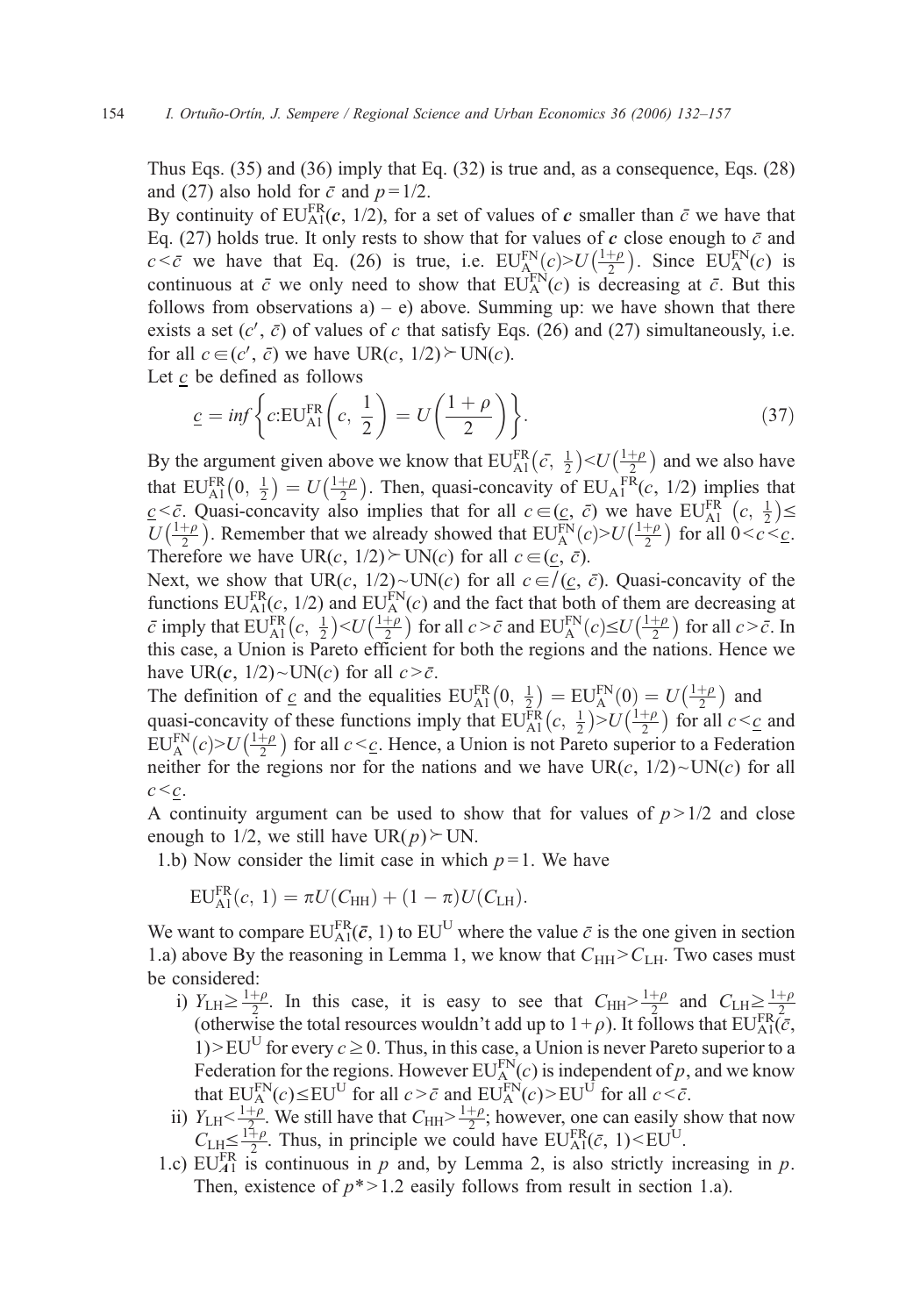Let  $\tilde{p}$  be the solution to  $EU_{A}^{FR}(\bar{c}, p) = EU_{A}^{FN}(\bar{c})$ , where  $\bar{c}$  is the one defined in section 1.a). It is easy to check that  $p^*$  is given by Min $\{1, \tilde{p}\}$  (see [Fig. 2\)](#page-11-0). Notice that two cases are possible. When the condition in part i) of section 1.b) holds we have that  $p^* = \tilde{p}$  < 1. When part ii) of such condition holds it might happen that  $\tilde{p} > 1$  and in that case  $p^*=1$ . Thus, we know that a sufficient condition for  $p^*\leq 1$  is that  $Y_{\text{LH}} \geq \frac{1+\rho}{2}$ .

2) Assume now that UN is always Pareto dominant for the nations, i.e.  $\frac{\pi}{1-\pi} < \rho$ . For  $c = 0$  a Union will give the same expected utility as that of any kind of Federation. Therefore, for costless migration  $EU_{A}^{FR}(0, p) = EU_{A}^{FN}(0) = EU^{U}$ . Since  $EU_{A}^{FN}(c) \leq EU^{U}$  for all  $c \ge 0$ , quasi-concavity of  $EU_A^{FN}(c)$  implies that  $EU_A^{FN}(c)$  is decreasing. If  $EU_{A1}^{FR}(c, p)$ is increasing (decreasing) in c at  $c = 0$ , by quasi-concavity, we have  $UN \succeq UR(p)$ (UN UR(p)). Thus, we need to show that there exists  $p^*$  such that for all  $p \leq p^*$  the function  $EU_{A1}^{FR}(0, p)$  is decreasing in c, and for  $p > p^*$  the function  $EU_{A1}^{FR}(0, p)$  is increasing in c.

From the definitions of  $EU_{A1}^{FR}$ ,  $C_{HH}$ ,  $C_{HL}$  and  $C_{LL}$ ,

$$
\frac{\partial EU_{\text{Al}}^{\text{FR}}(0, p)}{\partial c} = -\pi U'(C_{\text{HH}}) \left( p \frac{\frac{Y_{\text{HH}}}{Y_{\text{HL}}}}{\left[\frac{1}{2} + n_{\text{HH}}\right]^2} + (1 - p) \frac{Y_{\text{HL}}}{\left[\frac{1}{2} + n_{\text{HL}}\right]^2} \right) k n'_{\text{LH}} + (1 - \pi) U'(C_{\text{LL}}) \left( (1 - p) \frac{\frac{Y_{\text{LL}}}{Y_{\text{LH}}}}{\left[\frac{1}{2} - n_{\text{LL}}\right]^2} + p \frac{Y_{\text{LH}}}{\left[\frac{1}{2} - n_{\text{LH}}\right]^2} \right) n'_{\text{LH}} \tag{38}
$$

However, when  $c = 0$  we know that free migration leads to

$$
C_{\rm HH}=C_{\rm HL}=C_{\rm LH}=C_{\rm LL}
$$

which is equivalent to

$$
\frac{Y_{\text{HH}}}{\frac{1}{2} + n_{\text{HH}}} = \frac{Y_{\text{HL}}}{\frac{1}{2} + n_{\text{HL}}} = \frac{Y_{\text{L}}}{\frac{1}{2} - n_{\text{L}}} = \frac{Y_{\text{LL}}}{\frac{1}{2} - n_{\text{LL}}}.
$$
(39)

This implies that we could write Eq. (22) as

$$
\frac{\partial EU_{\text{Al}}^{\text{FR}}(0, p)}{\partial c} = n'_{\text{LH}}U'(C_{\text{HH}})C_{\text{HH}} \left( \frac{-\pi p \frac{Y_{\text{HH}}}{Y_{\text{HL}}}}{\frac{1}{2} + n_{\text{HH}}} + \pi (1 - p) \frac{k}{\frac{1}{2} + n_{\text{HL}}} + (1 - \pi)(1 - p) \frac{\frac{Y_{\text{LL}}}{Y_{\text{LL}}}}{\frac{Y_{\text{LL}}}{2} - n_{\text{LL}}} + (1 - \pi)p \frac{1}{\frac{1}{2} - n_{\text{LH}}} \right). \tag{40}
$$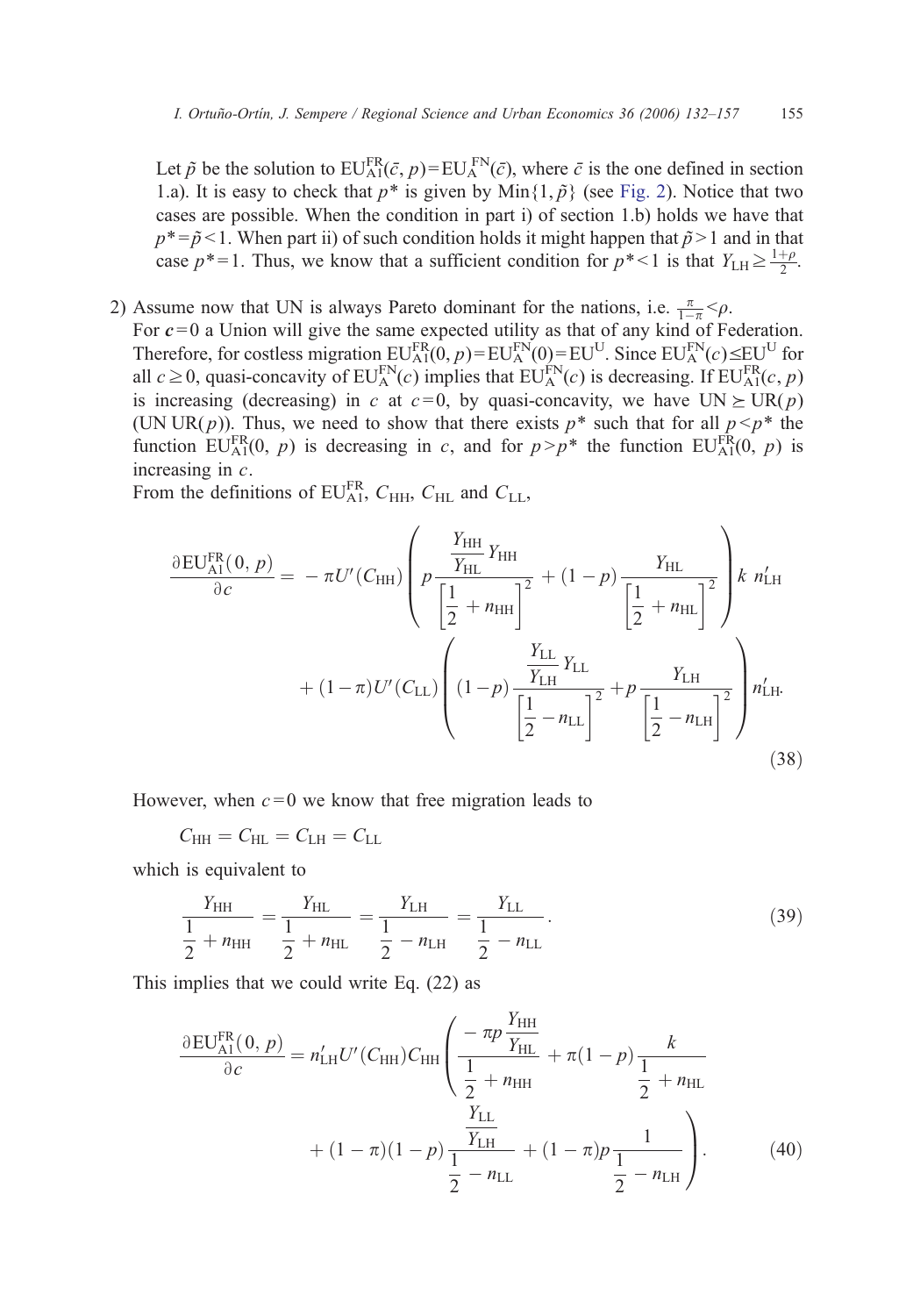<span id="page-24-0"></span>156 I. Ortuño-Ortín, J. Sempere / Regional Science and Urban Economics 36 (2006) 132–157

Consider the case where  $p=1$ :

$$
\frac{\partial EU_{\text{Al}}^{\text{FR}}(0, 1)}{\partial c} = n'_{\text{LH}}(c)U'(C_{\text{HH}})C_{\text{HH}} \left( \frac{-\pi \frac{Y_{\text{HH}}}{Y_{\text{HL}}}}{\frac{1}{2} + n_{\text{HH}}} + (1 - \pi) \frac{1}{\frac{1}{2} - n_{\text{LH}}} \right). \tag{41}
$$

Given that  $n'_{\text{LH}}(c) \le 0$ ,  $\pi > 1/2$  and by the equalities in Eq. (39) this derivative is always positive.

Now consider the extreme case where  $p = 1/2$ , so

$$
\frac{\partial EU_{\text{Al}}^{\text{FR}}\left(0, \frac{1}{2}\right)}{\partial c} = n'_{\text{LH}}(c)U'(C_{\text{HH}})C_{\text{HH}} \frac{1}{2} \left( \frac{-\pi \frac{Y_{\text{HH}}}{Y_{\text{HL}}}}{1 + (1 - \pi) \frac{1}{1 - n_{\text{LH}}}} - \frac{1}{\pi \frac{k}{1 - n_{\text{HH}}} + (1 - \pi) \frac{Y_{\text{LL}}}{1 - n_{\text{LH}}}} - \pi \frac{1}{\frac{1}{2} + n_{\text{HL}}} + (1 - \pi) \frac{Y_{\text{LL}}}{1 - n_{\text{L}}}
$$
\n
$$
(42)
$$

The sign of the above derivative is not determined. However, from Eqs. (41) and (42) we know that

$$
\frac{\partial EU_{\text{Al}}^{\text{FR}}(0,1)}{\partial c} > \frac{\partial EU_{\text{Al}}^{\text{FR}}\left(0, \frac{1}{2}\right)}{\partial c}
$$
\n(43)

iff

$$
-\pi \frac{k}{\frac{1}{2} + n_{\rm HL}} + (1 - \pi) \frac{\frac{Y_{\rm LL}}{Y_{\rm LH}}}{\frac{1}{2} - n_{\rm LL}} > 0.
$$
\n(44)

Since  $k = \frac{Y_{\text{HL}}}{\rho Y_{\text{LH}}}$  and by the equalities in Eq. (39), inequality Eq. (44) is equivalent to  $\frac{(1-\pi)}{\pi}$  >  $\frac{1}{\rho}$  $\frac{1}{\rho}$  (45)

and by the first assumption in this part of the proof Eq. (45) always holds. Thus, inequality Eq. (43) also holds.

Lemma 2, inequality Eq. (43) and that fact that the utility function is continuous as a function of p and c are enough to guarantee the existence of p<sup>\*</sup> such that: i) if  $\frac{\partial \mathrm{EU}^{FR}_{\text{A1}}(0, \frac{1}{2})}{\partial c}$ 0 we have  $p^*=1/2$  and  $UN \rightarrow UR(p)$  for all p, ii) if  $\frac{\partial EU_{\text{Al}}^{\text{ER}}(0, \frac{1}{2})}{\partial c}$  then  $p^*>1/2$  and for  $p \le p^*$  we have UR( p)~UN and for all  $p > p^*$  we have UR( p) >UN.

## References

Alesina, A., Perotti, R., 1998. Economic risk and political risk in fiscal unions. Economic Journal 108, 989 – 1009.